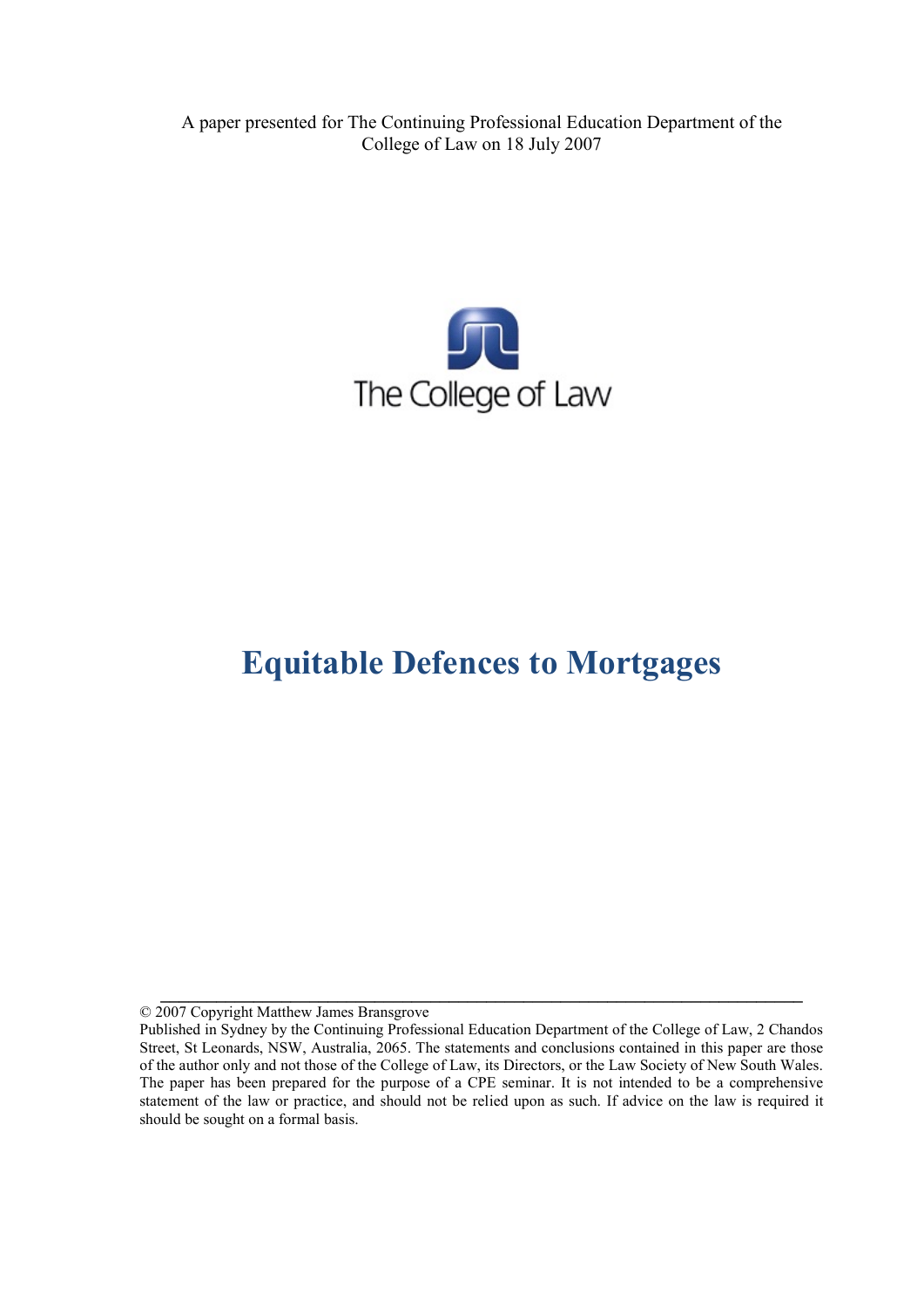# **ABOUT THE PRESENTER**

Matthew Bransgrove holds a Bachelor of Laws and was admitted to the NSW Supreme Court in 1992. He has practised exclusively in the field of mortgage law since 1998.

He is a co-author of the 2008 LexisNexis textbook ['The Essential Guide to Mortgage Law](http://www.bransgroves.com.au/documents/PDF/Book/OrderForm3LR.pdf) [in NSW'](http://www.bransgroves.com.au/documents/PDF/Book/OrderForm3LR.pdf) and the 2013 LexisNexis textbook ['The Essential Guide to Mortgage Law in](http://www.bransgroves.com.au/documents/PDF/Book/EGMLA2ndEdition.pdf) [Australia'.](http://www.bransgroves.com.au/documents/PDF/Book/EGMLA2ndEdition.pdf)

His articles in the NSW Law Society Journal and his textbook have been cited with approval by the NSW Supreme Court. [Chandra v Perpetual Trustees Victoria \[2007\]](http://www.austlii.edu.au/au/cases/nsw/NSWSC/2007/694.html) [NSWSC 694;](http://www.austlii.edu.au/au/cases/nsw/NSWSC/2007/694.html) [Perpetual Trustees Victoria v Kirkbride \[2009\] NSWSC 377;](http://www.austlii.edu.au/au/cases/nsw/NSWSC/2009/377.html) [Bank](http://www.austlii.edu.au/au/cases/nsw/NSWSC/2012/313.html) of [Western Australia v Ellis J Enterprises](http://www.austlii.edu.au/au/cases/nsw/NSWSC/2012/313.html) [2012] NSWSC 313.

He has presented the following papers for the College of Law:

- 1. Enforcement of Mortgages *19 June 2003*
- 2. Indefeasibility of Mortgage Title *17 Nov 2003*
- 3. Mortgage Drafting in NSW *17 Mar 2004*
- 4. Mortgage Priorities *15 June 2004*
- 5. The Rights of Mortgagors *10 Oct 2005*
- 6. The Rights of Mortgagees *10 Nov 2005*
- 7. Mortgagees Power of Sale *23 May 2006*
- 8. Discharge of Mortgage *28 Nov 2006*
- 9. Contracts Review Act Defences to Mortgages *29 May 2007*
- 10. Equitable Defences to Mortgages *18 July 2007*
- 11. Variation, Assignment & Transfer of Mortgages *12 Sept 2007*
- 12. Mortgagor's power to mortgage *13 Nov 2007*
- 13. Regulatory Structure of Managed Investments *23 Feb 2008*\*
- 14. Licensing a Responsible Entity *20 March 2008*\*
- 15. Proportionate Liability in claims against Valuers *29 Oct 2008*\*
- 16. Examinations under the Corporations Act and ASIC Act *5 March 2012*†

\**Presented jointly with Kate Cooper of Bransgroves Lawyers*

† *Co-authored by Lesa Bransgrove of Bransgroves Lawyers*

#### **ACKNOWLEDGEMENT**

The presenter gratefully acknowledge the extensive assistance of Marcus Young of University Chambers in the preparation of this paper. Mr Young specialises in equity and commercial law. He is co-author, with the presenter, of the Lexis Nexis textbooks *The Essential Guide to Mortgage Law in NSW (2008) and The Essential Guide to Mortgage Law in Australia (2013).*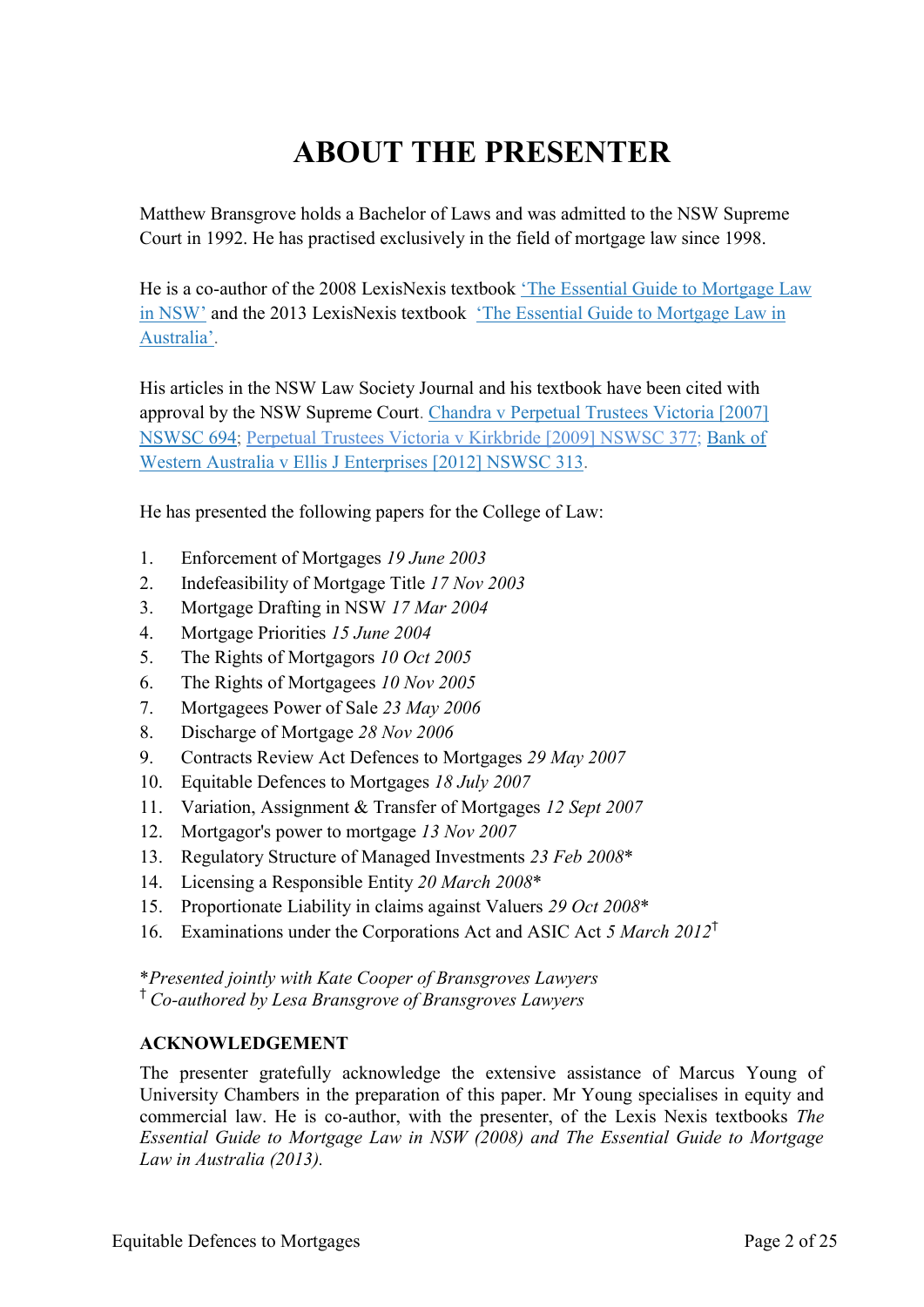### **TABLE OF CONTENTS**

| A.               |                                                                                                                   |  |
|------------------|-------------------------------------------------------------------------------------------------------------------|--|
| <b>B.</b>        |                                                                                                                   |  |
| $\mathbf{1}$ .   |                                                                                                                   |  |
| 2.               |                                                                                                                   |  |
|                  | i)                                                                                                                |  |
|                  | ii)                                                                                                               |  |
|                  | <i>iii</i> )                                                                                                      |  |
|                  | iv)                                                                                                               |  |
|                  | $\nu$                                                                                                             |  |
| 3 <sub>1</sub>   |                                                                                                                   |  |
|                  | i)                                                                                                                |  |
|                  | ii)                                                                                                               |  |
| $\overline{4}$   |                                                                                                                   |  |
|                  | i)                                                                                                                |  |
|                  | ii)                                                                                                               |  |
|                  | <i>iii</i> )                                                                                                      |  |
|                  | iv)                                                                                                               |  |
|                  | $\nu$                                                                                                             |  |
| 5                |                                                                                                                   |  |
| $\mathbf{C}$ .   |                                                                                                                   |  |
| 1.               |                                                                                                                   |  |
| $\overline{2}$ . |                                                                                                                   |  |
| 3.               |                                                                                                                   |  |
| 4.               |                                                                                                                   |  |
| 5.               |                                                                                                                   |  |
| 6.               |                                                                                                                   |  |
| 7.               |                                                                                                                   |  |
| 8.               |                                                                                                                   |  |
| 9.               |                                                                                                                   |  |
|                  | i)                                                                                                                |  |
|                  | ii)                                                                                                               |  |
|                  | Case two - where there has been a failure to effectively explain the nature of the transaction 19<br><i>iii</i> ) |  |
|                  | iv)                                                                                                               |  |
| D.               |                                                                                                                   |  |
| 1.               |                                                                                                                   |  |
| $\overline{2}$ . |                                                                                                                   |  |
| Е.               |                                                                                                                   |  |
|                  |                                                                                                                   |  |
| F.               |                                                                                                                   |  |
| G.               |                                                                                                                   |  |
| Н.               |                                                                                                                   |  |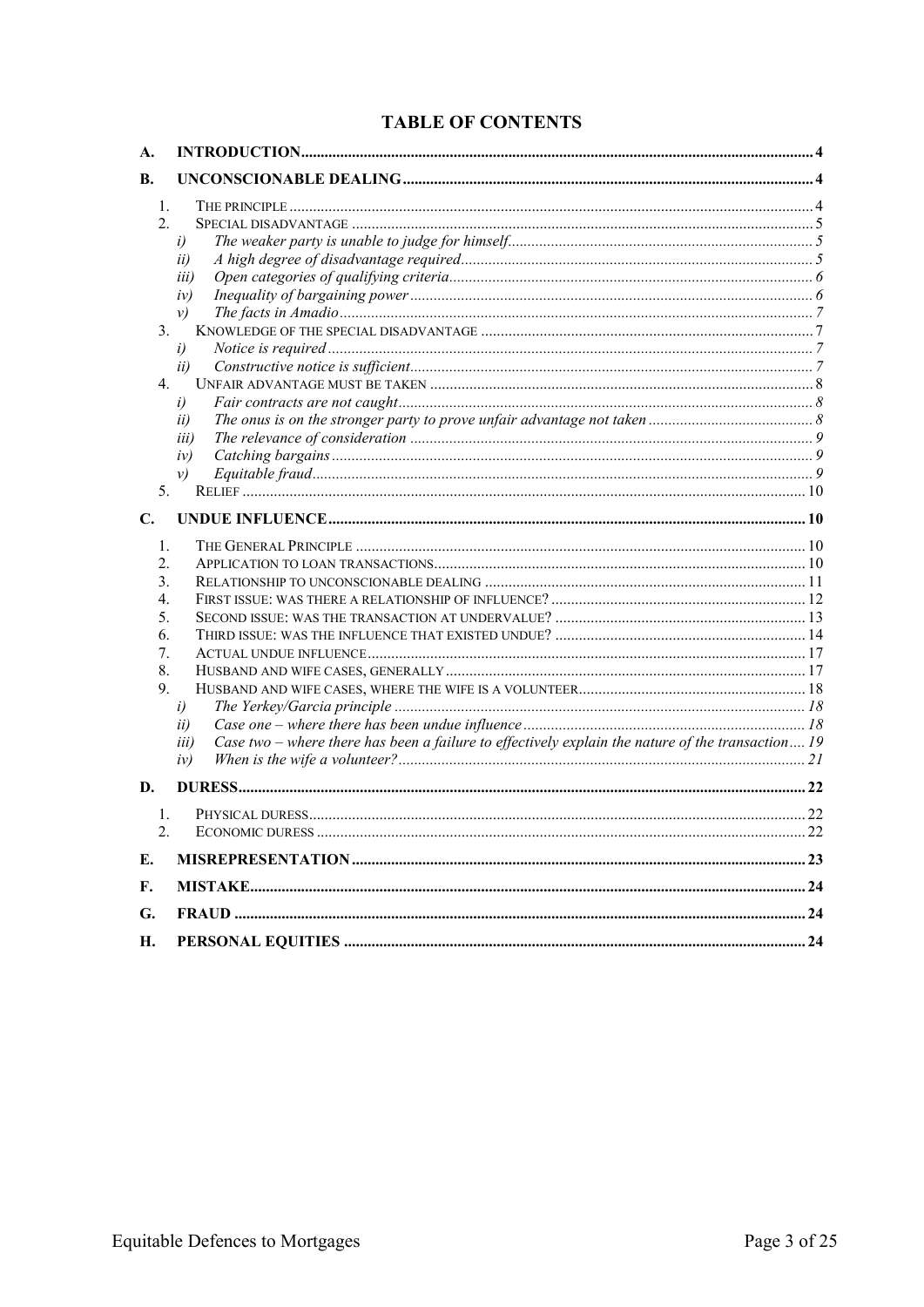# **A. Introduction**

Equity has traditionally been moved to set aside mortgages, which would be against good conscience for a lender to enforce: as Mason J put it in *Commercial Bank of Australia Ltd v. Amadio<sup>1</sup>*

Historically, courts have exercised jurisdiction to set aside contracts and other dealings on a variety of equitable grounds. They include fraud, misrepresentation, breach of fiduciary duty, undue influence and unconscionable conduct. In one sense they all constitute species of unconscionable conduct on the part of a party who stands to receive a benefit under a transaction which, in the eye of equity, cannot be enforced because to do so would be inconsistent with equity and good conscience.

This paper reviews the gamut of circumstances and heads under which Equity will set aside or grant other relief to mortgagors. Although they can be grouped under convenient headings the Courts continue to resist the urge to particularise violations. As Dixon J put it in *Yerkey v Jones*<sup>2</sup>

Equities invalidating contractual obligations effectual at law often depend upon a combination of a large number of circumstances affecting the transaction and cannot be reduced to a series of syllogistic propositions.

# **B. Unconscionable dealing**

### **1. The principle**

Although all equitable defences are species of unconscionability when the expression *unconscionable dealing* is used it refers to a particular head of equity. This was described in the High Court case of *Blomley v Ryan*<sup>3</sup> by Kitto J:

[8] This is a well-known head of equity. It applies whenever one party to a transaction is at a special disadvantage in dealing with the other party because illness, ignorance, inexperience, impaired faculties, financial need or other circumstances affect his ability to conserve his own interests, and the other party unconscientiously takes advantage of the opportunity thus placed in his hands.

<sup>1&</sup>lt;br><sup>1</sup> [1983] HCA 14<br><sup>2</sup> [1939] HCA 3

<sup>&</sup>lt;sup>3</sup> [1954] HCA 79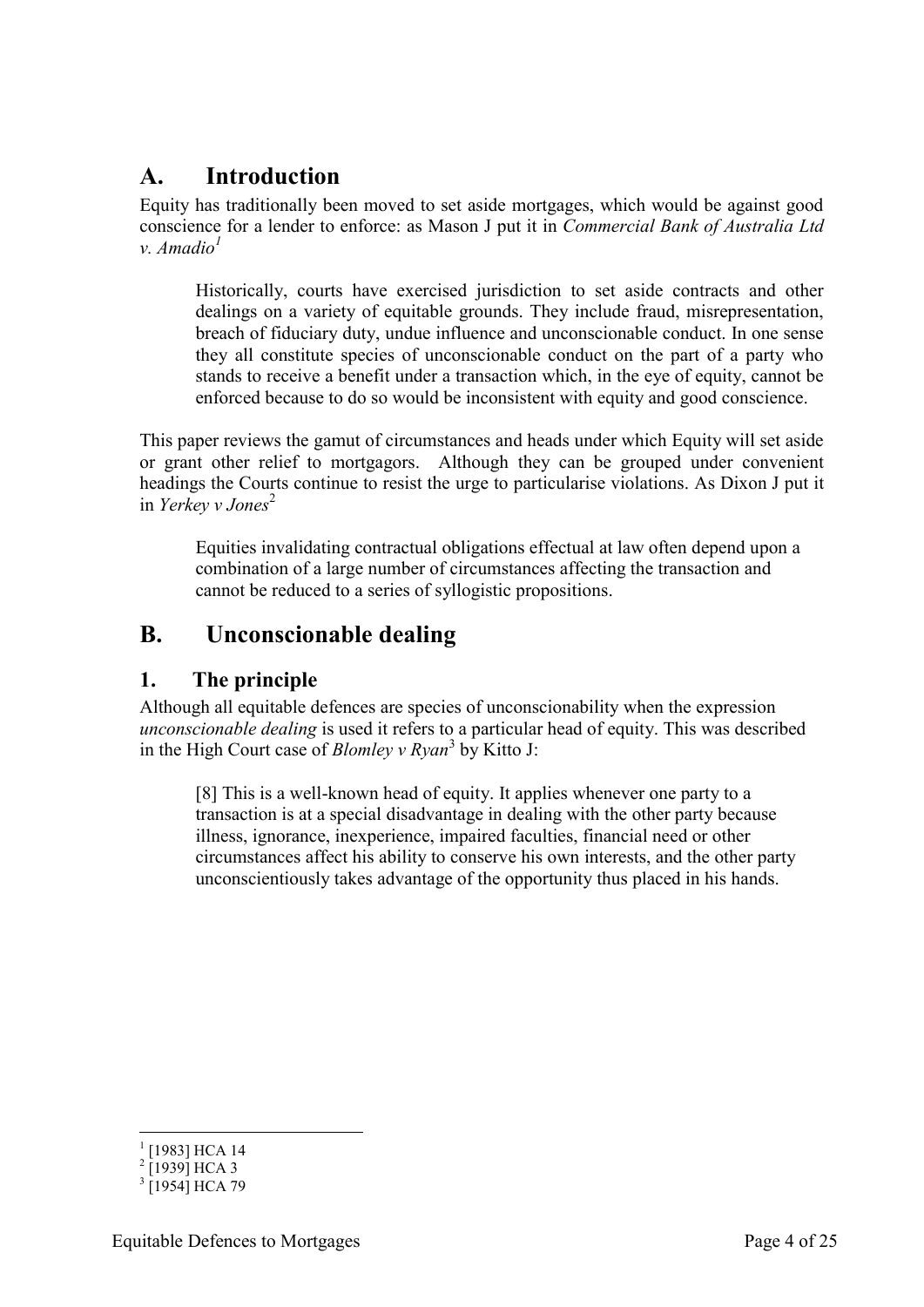In *Amadio<sup>4</sup>* Mason J put it thus:

[6] the … underlying general principle … may be invoked whenever one party by reason of some condition of circumstance is placed at a special disadvantage *vis-avis* another and unfair or unconscientious advantage is then taken of the opportunity thereby created. I qualify the word "disadvantage" by the adjective "special" in order to disavow any suggestion that the principle applies whenever there is some difference in the bargaining power of the parties and in order to emphasize that the disabling condition or circumstance is one which seriously affects the ability of the innocent party to make a judgment as to his own best interests, when the other party knows or ought to know of the existence of that condition or circumstance and of its effect on the innocent party.

Thus the bare elements of unconscionability are:

- 1. The weaker party suffers from some special disadvantage that prevents him or her from protecting their own interests
- 2. The stronger party knows of or should know of the special disadvantage
- 3. The stronger party takes unfair advantage of the weaker party

### **2. Special disadvantage**

#### **i) The weaker party is unable to judge for himself**

Cited with approval in both *Amadio<sup>5</sup>* and *Blomley*<sup>6</sup> were the words of Lord Hardwicke in *Earl of Chesterfield v. Janssen<sup>7</sup>* in describing what constitutes a special disadvantage:

… The essence of such weakness is that the party is unable to judge for himself.

Or as Mason put it in *Amadio*<sup>8</sup> the special disadvantage is:

[6] … one which seriously affects the ability of the innocent party to make a judgment as to his own best interests.

#### **ii) A high degree of disadvantage required**

The disadvantage suffered by the weaker must be of a high degree. As Mason noted in *Amadio<sup>9</sup>* the principle is not triggered:

[6] whenever there is some difference in the bargaining power of the parties …[rather] the disabling condition or circumstance [must be]… one which seriously affects the ability of the innocent party to make a judgment as to his own best interests.

<sup>&</sup>lt;u>.</u> 4 [1983] HCA 14

<sup>5</sup> [1983] HCA 14

 $^{\frac{6}{7}}$ [1954] HCA 79<br><sup>7</sup> (1751) 2 Ves Sen, 125, at pp 155-156 (28 ER 82, at p100)<br><sup>8</sup> [1083] HCA 14

 $8$ [1983] HCA 14

<sup>&</sup>lt;sup>9</sup> [1983] HCA 14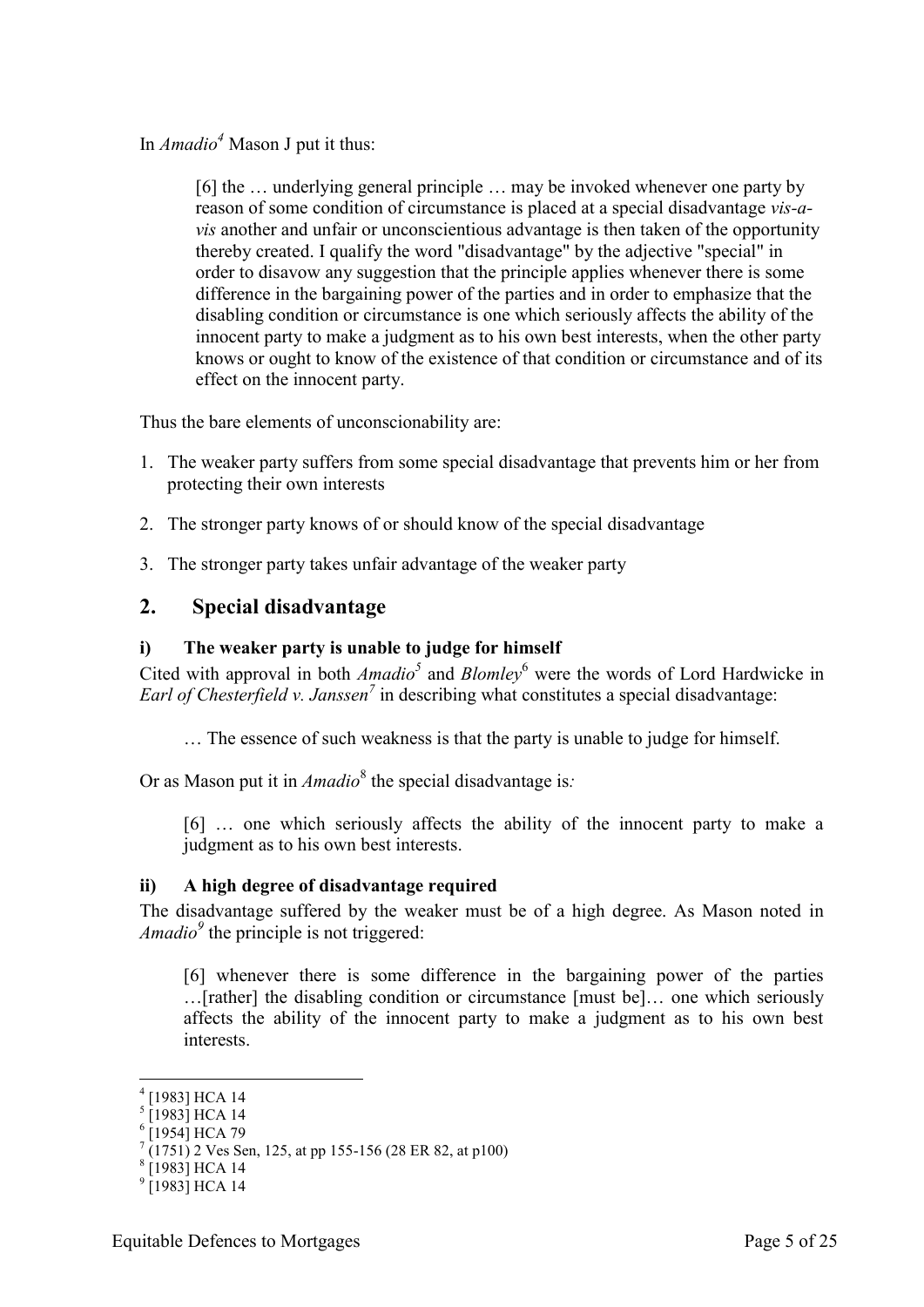### **iii) Open categories of qualifying criteria**

The list of what qualifies as disabling criteria is an open one. In *Blomley v Ryan*<sup>10</sup> Fullagar J noted:

[9] The circumstances adversely affecting a party, which may induce a court of equity either to refuse its aid or to set a transaction aside, are of great variety and can hardly be satisfactorily classified. Among them are poverty or need of any kind, sickness, age, sex, infirmity of body or mind, drunkenness, illiteracy or lack of education, lack of assistance or explanation where assistance or explanation is necessary.

#### **iv) Inequality of bargaining power**

Inequality of bargaining power does not of itself constitute special disadvantage. As Mason noted in  $A$ *madio*<sup> $I$ </sup> the principle is not triggered:

[6] whenever there is some difference in the bargaining power of the parties …[rather] the disabling condition or circumstance [must be]… one which seriously affects the ability of the innocent party to make a judgment as to his own best interests.

However His Honour went on to couch the test in terms of a *gross inequality of bargaining power*:

[13] There are a number of factors which go to establish that there was a gross inequality of bargaining power between the bank and the respondents, so much so that the respondents stood in a position of special disadvantage *vis-a-vis* the bank in relation to the proposed mortgage guarantee.

It may be the Court have emphasised the difference between the position of the two parties to ensure that one of two weak parties is excluded from seeking relief against the other. Mason was in any event simply repeating the formula used by Fullgar J in *Blomley*<sup>12</sup> who noted (emphasis added):

[9] The circumstances adversely affecting a party, which may induce a court of equity either to refuse its aid or to set a transaction aside, are of great variety and can hardly be satisfactorily classified… *The common characteristic seems to be that they have the effect of placing one party at a serious disadvantage vis-a-vis the other.*

<sup>-</sup><sup>10</sup> [1954] HCA 79

 $11$  [1983] HCA 14

<sup>&</sup>lt;sup>12</sup> [1954] HCA 79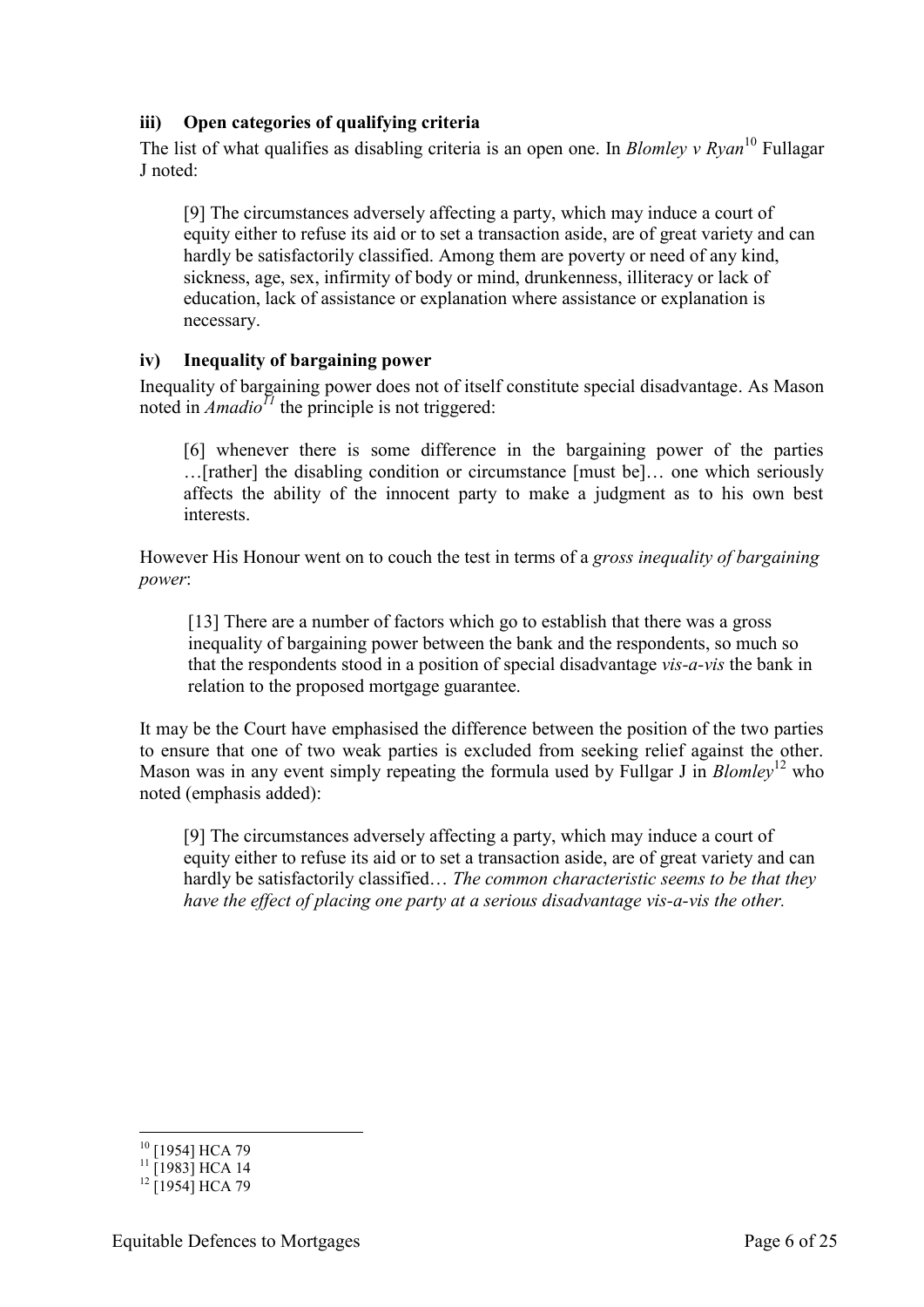#### **v) The facts in Amadio**

The circumstances in *Amadio<sup>13</sup>* which qualified as establishing the requisite special disadvantage were summarized by Mason J as follows:

[13] There are a number of factors which go to establish that there was a gross inequality of bargaining power between the bank and the respondents, so much so that the respondents stood in a position of special disadvantage *vis-a-vis* the bank in relation to the proposed mortgage guarantee. By way of contrast to the bank, the respondents' ability to judge whether entry into the transaction was in their own best interests, having due regard to their desire to assist their son, was sadly lacking. The situation of special disadvantage in which the respondents were placed was the outcome of their reliance on and their confidence in their son who, in order to serve his own interests, urged them to provide the mortgage guarantee which the bank required as a condition of increasing the approved overdraft limit of his company … from \$80,000 to \$270,000 and misled them as to the financial position of the company. Their reliance on their son was due in no small degree to their infirmities they were Italians of advanced years, aged 76 and 71 respectively, having a limited command of written English and no experience of business in the field or at the level in which their son and the company engaged. They believed that the company's business was a flourishing and prosperous enterprise, though temporarily in need of funds.

### **3. Knowledge of the special disadvantage**

#### **i) Notice is required**

The second element is that the stronger party must be on notice of the special disadvantage. It being trite that the stronger party cannot have a bad conscience if he is blissfully unaware of the circumstances that make the transaction unconscionable.

#### **ii) Constructive notice is sufficient**

In *Amadio<sup>14</sup>* Mason J stated:

[21] In Owen and Gutch v. Homan<sup>15</sup>, Lord Cranworth L.C. said: "... it may safely be stated that if the dealings are such as fairly to lead a reasonable man to believe that fraud must have been used in order to obtain" (the concurrence of the surety), "he is bound to make inquiry, and cannot shelter himself under the plea that he was not called on to ask, and did not ask, any questions on the subject. In some cases wilful ignorance is not to be distinguished in its equitable consequences from knowledge." The principle there stated applies with equal force to this case. The concept of fraud in equity is not limited to common law deceit; it extends to conduct of the kind engaged in by the respondents' son when he took advantage of the confidence and reliance reposed in him to induce his parents to enter into a transaction in order to serve his ends, thereby depriving them of the ability to make a judgment as to what is in their interests.

-

<sup>&</sup>lt;sup>13</sup> [1983] HCA 14

<sup>&</sup>lt;sup>14</sup> [1983] HCA 14

 $15$  (1853) 4 HLC, at p 1035 (10 ER, at p 767)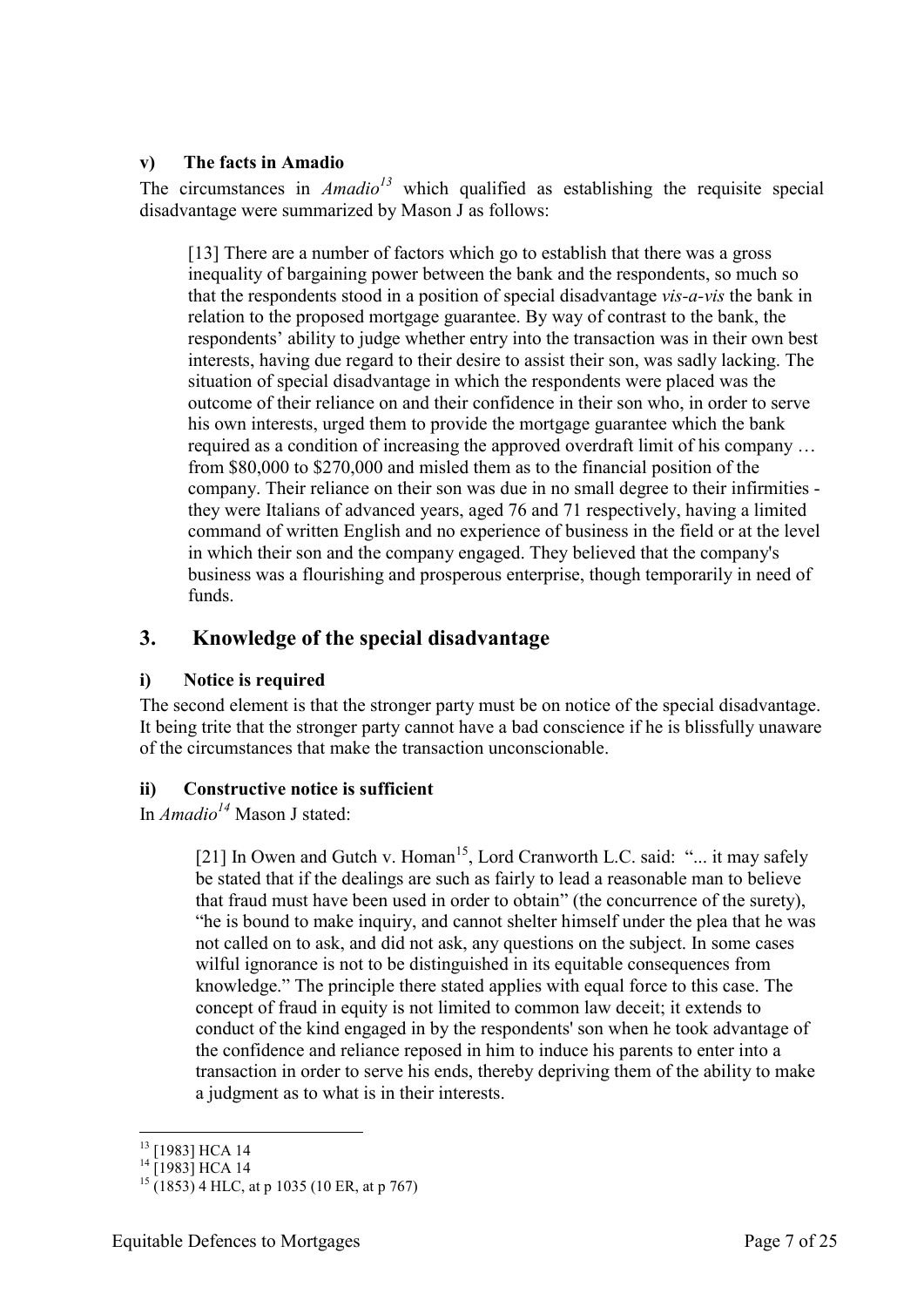As we have seen, if A having actual knowledge that B occupies a situation of special disadvantage in relation to an intended transaction, so that B cannot make a judgment as to what is in his own interests, takes unfair advantage of his (A's) superior bargaining power or position by entering into that transaction, his conduct in so doing is unconscionable. And if, instead of having actual knowledge of that situation, A is aware of the possibility that that situation may exist or is aware of facts that would raise that possibility in the mind of any reasonable person, the result will be the same.

In the same case Wilson J stated:

[22] The evidence does, however, demonstrate that there was no proper basis at all for any assumption that Mr. and Mrs. Amadio had received adequate advice from Vincenzo as to the effect of the document which Mr. Virgo [the bank officer] presented to them for their signature. Even if that were not the case, it would be difficult to accept as reasonable a belief that Vincenzo had successfully explained to his parents the content and effect of a document which embodied eighteen separate convenants of meticulous and complicated legal wording in circumstances where, to Mr. Virgo's knowledge, Vincenzo had himself never seen the document at the time when any such suggested explanation must have taken place. … Mr. Virgo simply closed his eyes to the vulnerability of Mr. and Mrs. Amadio and the disability which adversely affected them.

### **4. Unfair advantage must be taken**

#### **i) Fair contracts are not caught**

The final element, that unfair advantage must be taken by the stronger party, is a necessary curtailment. Without it the law would effectively prevent persons with special disabilities from entering contracts (because they would be unenforceable).

#### **ii) The onus is on the stronger party to prove unfair advantage not taken**

Once the first two elements (1. that there is a special disadvantage, 2. that the lender has actual or constructive notice of it) have been established by the weaker party the onus of proof in relation to the third element falls on the stronger party who must prove he did not take unfair advantage. In *Amadio<sup>16</sup>* Deanne J noted:

[12] Where such circumstances are shown to have existed [the first two elements], an onus is cast upon the stronger party to show that the transaction was fair, just and reasonable: "the burthen of shewing the fairness of the transaction is thrown on the person who seeks to obtain the benefit of the contract"

<sup>-</sup><sup>16</sup> [1983] HCA 14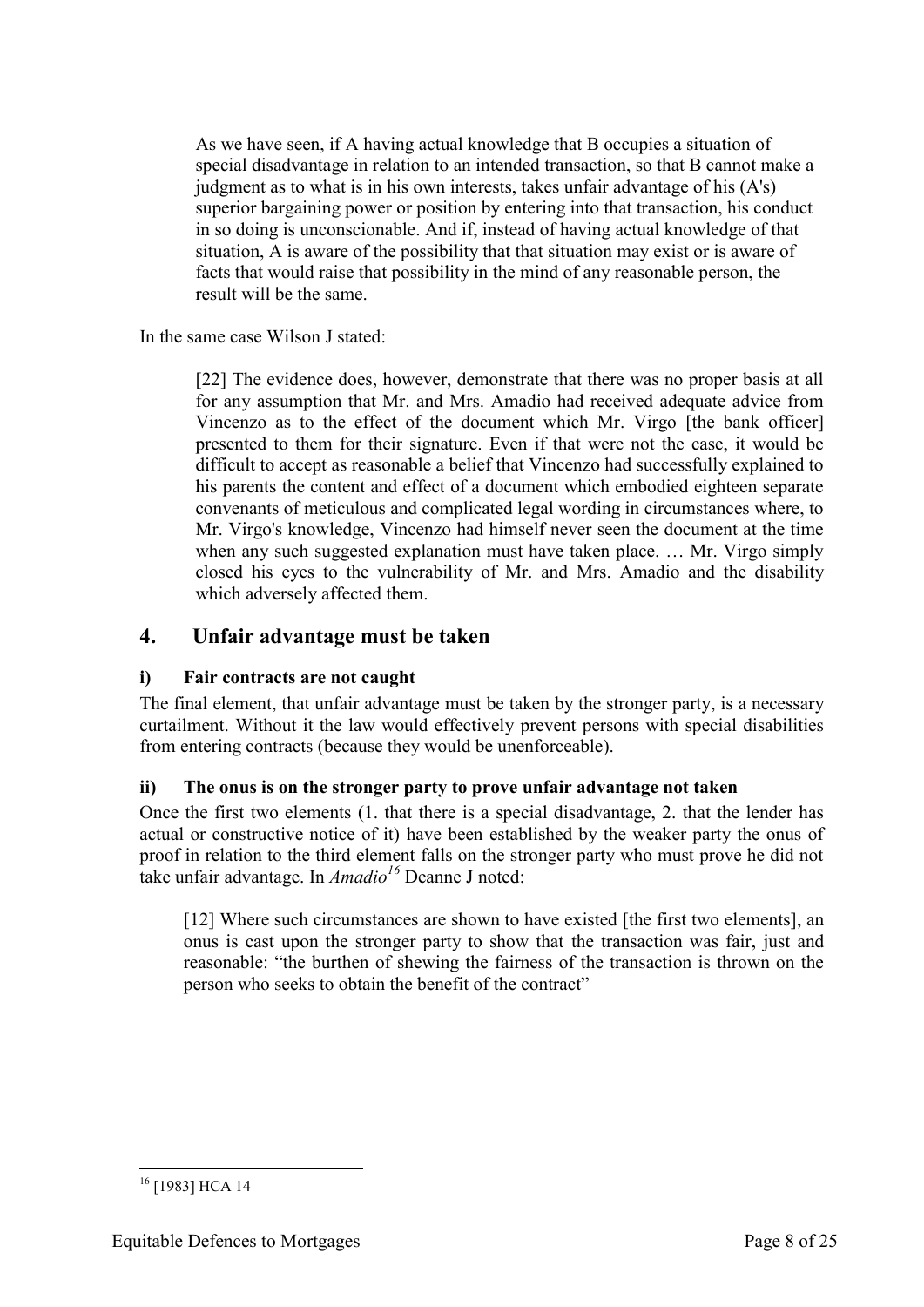#### **iii) The relevance of consideration**

It is not sufficient to show that there has been consideration moving from the stronger party. The doctrine is alternatively known as catching bargains. The court will therefore be concerned to see that the level of consideration moving from the lender was proportionate to the security. Even if the consideration was adequate the fact that it did not move to the weaker party will speak against the lender. In *Amadio<sup>17</sup>* Deanne J noted:

[14] In most cases where equity courts have granted relief against unconscionable dealing, there has been an inadequacy of consideration moving from the stronger party. It is not, however, essential that that should be so… Notwithstanding that adequate consideration may have moved from the stronger party, a transaction may be unfair, unreasonable and unjust from the view point of the party under the disability. An obvious instance of circumstances in which that may be so is the case where the benefit of the consideration does not move to the party under the disability but moves to some third party involved in the transaction. Thus, it is established that the jurisdiction extends, in an appropriate case, to relieve a guarantor of the burden of a guarantee of existing and future indebtedness.

#### **iv) Catching bargains**

The jurisdiction of Equity to relieve against stronger parties *catching bargains* is not distinct head but rather another name for unconscionable dealing. The name itself however gives insight into the importance of the third element in the doctrine. In *Amadio<sup>18</sup>* Mason J stated:

[2]… relief on the ground of "unconscionable conduct" is usually taken to refer to the class of case in which a party makes unconscientious use of his superior position or bargaining power to the detriment of a party who suffers from some special disability or is placed in some special situation of disadvantage, e.g., a catching bargain with an expectant heir or an unfair contract made by taking advantage of a person who is seriously affected by intoxicating drink.

#### **v) Equitable fraud**

Unconscionable dealing is a species of equitable fraud (see *Fisher & Lightwoods: Law of Mortgages*, Tyler Young & Croft, second Australian Edition page 352) and the relationship to the third element can be seen in the words of Lord Hardwicke in *Earl of Chesterfield v. Janssen<sup>19</sup>*:

… in defining the fraud characterised as taking surreptitious advantage of the weakness, ignorance or necessity of another. The essence of such weakness is that the party is unable to judge for himself.

<sup>-</sup><sup>17</sup> [1983] HCA 14

<sup>&</sup>lt;sup>18</sup> [1983] HCA 14

 $19(1751)$  2 Ves Sen, 125, at pp 155-156 (28 ER 82, at p100)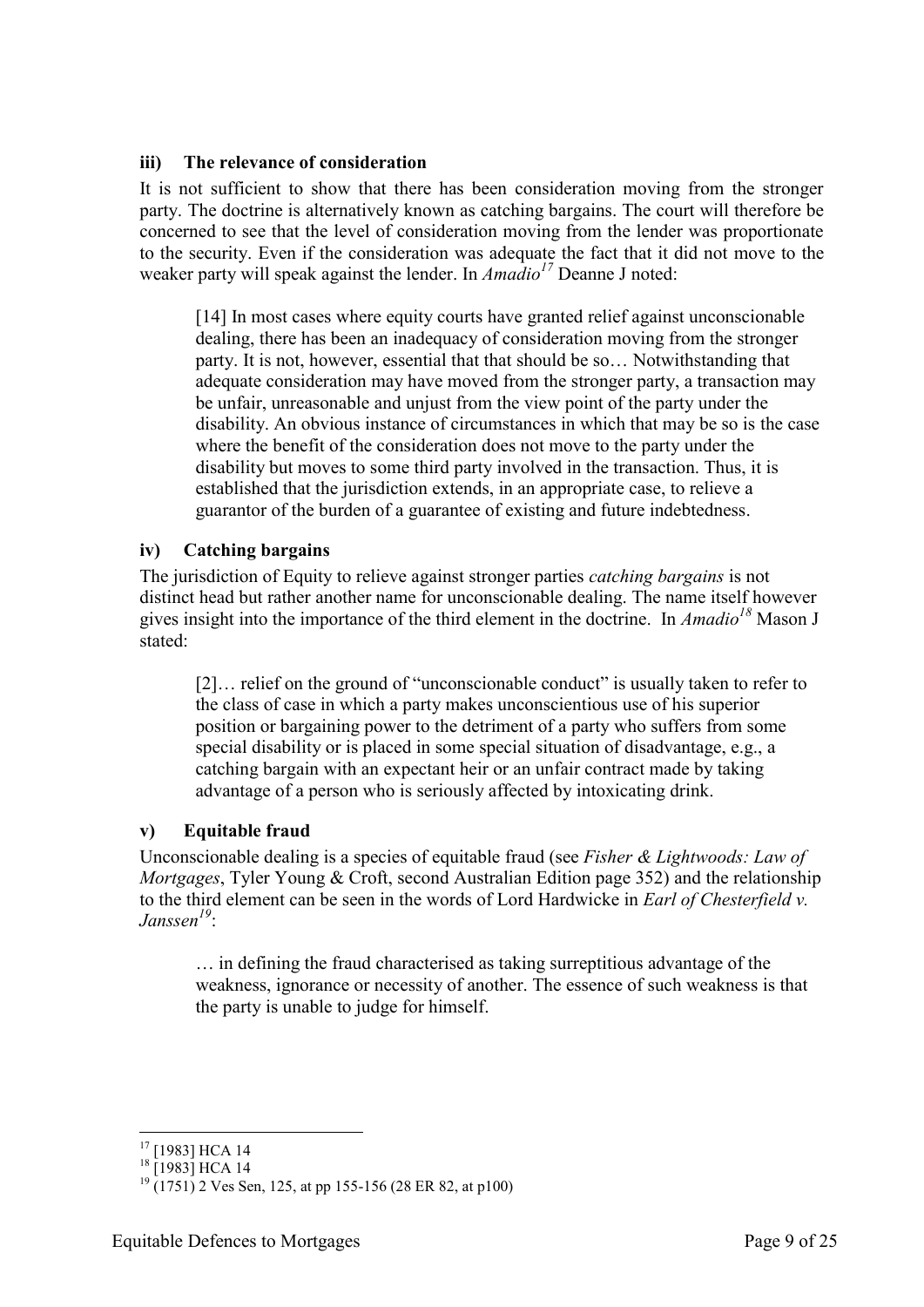### **5. Relief**

Relief available to the weaker party is subject to the usual axioms of equity including limiting the relief to that required to make the stronger party's actions conscionable and conversely requiring the weaker party to do equity. In relation to mortgages this typically requires that the benefit obtained by the discharge of earlier mortgages to be acknowledged by the mortgagor. In *Amadio<sup>20</sup>* Deane J stated:

[26] The concept underlying the jurisdiction to grant the relief is that equity intervenes to prevent the stronger party to an unconscionable dealing acting against equity and good conscience by attempting to enforce, or retain the benefit of, that dealing. Equity will not, however, "restrain a defendant from asserting a claim save to the extent that it would be unconscionable for him to do so. If this limitation on the power of equity results in giving to a plaintiff less than what on some general idea of fairness he might be considered entitled to, that cannot be helped" … Where appropriate, an order will be made which only partly nullifies a transaction liable to be set aside in equity pursuant to the principles of unconscionable dealing.

It is this perceived shortcoming which the Contracts Review Act 1980 purports to address.

# **C. Undue influence**

### **1. The General Principle**

The general rule was summarized in *Yerkey v Jones*<sup>21</sup> by Dixon J who stated:

[20]...where there is a relation of influence and the dominant party is the person by or through whom an instrument operating to his advantage is obtained from the other, the instrument is voidable.

The words *to his advantage* import a requirement that the transaction be one which is lopsided in favour of the dominant party.

### **2. Application to loan transactions**

When a surety alleges undue influence to avoid a mortgage it is typically not the undue influence of the lender that is usually the basis of the defence. Rather it is the undue influence of the borrower - of which the lender was on notice. In *Amadio<sup>22</sup>* Mason J stated:

[12] It is to be hoped that the respondents' amended statement of claim does not find its way into the precedent books. It leaves much to be desired. It alleges unconscionable conduct and alternatively undue influence on the part of the bank. It does not, as it might have done, allege undue influence on the part of the respondents' son Vincenzo, with notice on the part of the bank.

<sup>-</sup><sup>20</sup> [1983] HCA 14

 $^{21}$  [1939] HCA 3

 $^{22}$  [1983] HCA 14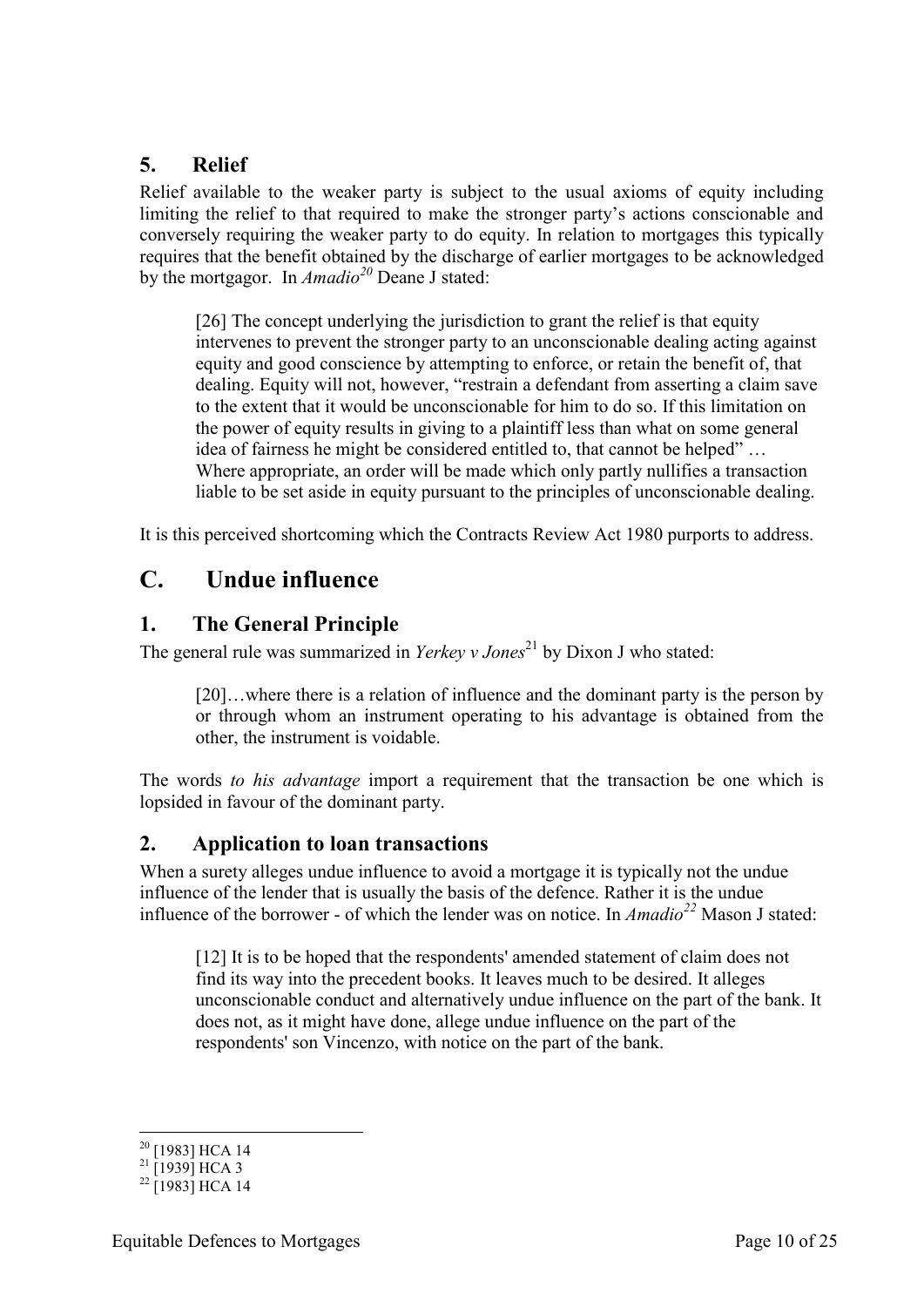This was spelled out in *Yerkey*<sup>23</sup> by Dixon J who stated (emphasis added):

[20]... [the] rule is that where there is a relation of influence and the dominant party is the person by or through whom an instrument operating to his advantage is obtained from the other the instrument is voidable *even as against strangers who have become parties to the instrument for value if they had notice of the existence of the relation of influence or of the circumstances giving rise to it.* Thus, a guarantee procured by a principal debtor in favour of his creditor from a niece residing with him who had not long come of age and whose guardian he had been was set aside on the ground that a relation of influence existed. The creditors, who gave no consideration to the guarantor, except the forbearance from calling up her uncle's debt, knew her defenceless position.

In the High Court case of *Bank of New South Wales v Rogers<sup>24</sup>* Stark J noted:

[2] The inference of undue influence operates not only "against the person who is able to exercise the influence", but "against every volunteer who claimed under him, and also against every person who claimed under him with notice of the equity thereby created, or with notice of the circumstances from which the court infers the equity. But ... it would operate against no others; it would not operate against a person who is not shown to have taken with such notice of the circumstances under which the deed was executed" (*Bainbrigge v. Browne<sup>25</sup>*).

### **3. Relationship to unconscionable dealing**

Undue influence is a separate doctrine to unconscionable dealing. In *Morrison v Coast Finance Ltd*<sup>26</sup>Davey JA (at 713) noted:

The equitable principles relating to undue influence and relief against unconscionable bargains are closely related, but the doctrines are separate and distinct… A plea of undue influence attacks the sufficiency of consent; a plea that a bargain is unconscionable invokes relief against an unfair advantage gained by an unconscientious use of power by a stronger party against a weaker.

In *Amadio<sup>27</sup>* Mason J stated:

[2] Although unconscionable conduct ... bears some resemblance to the doctrine of undue influence, there is a difference between the two. [With undue influence] the will of the innocent party is not independent and voluntary because it is overborne. [With unconscionable conduct] the will of the innocent party, even if independent and voluntary, is the result of the disadvantageous position in which he is placed and of the other party unconscientiously taking advantage of that position.

-

<sup>&</sup>lt;sup>23</sup> [1939] HCA 3

 $^{24}$  [1941] HCA 9

 $^{25}$  (1881) 18 Ch. D., at pp. 196, 197

 $26$  (1965) 55 DLR (2d) 710

 $^{27}$  [1983] HCA 14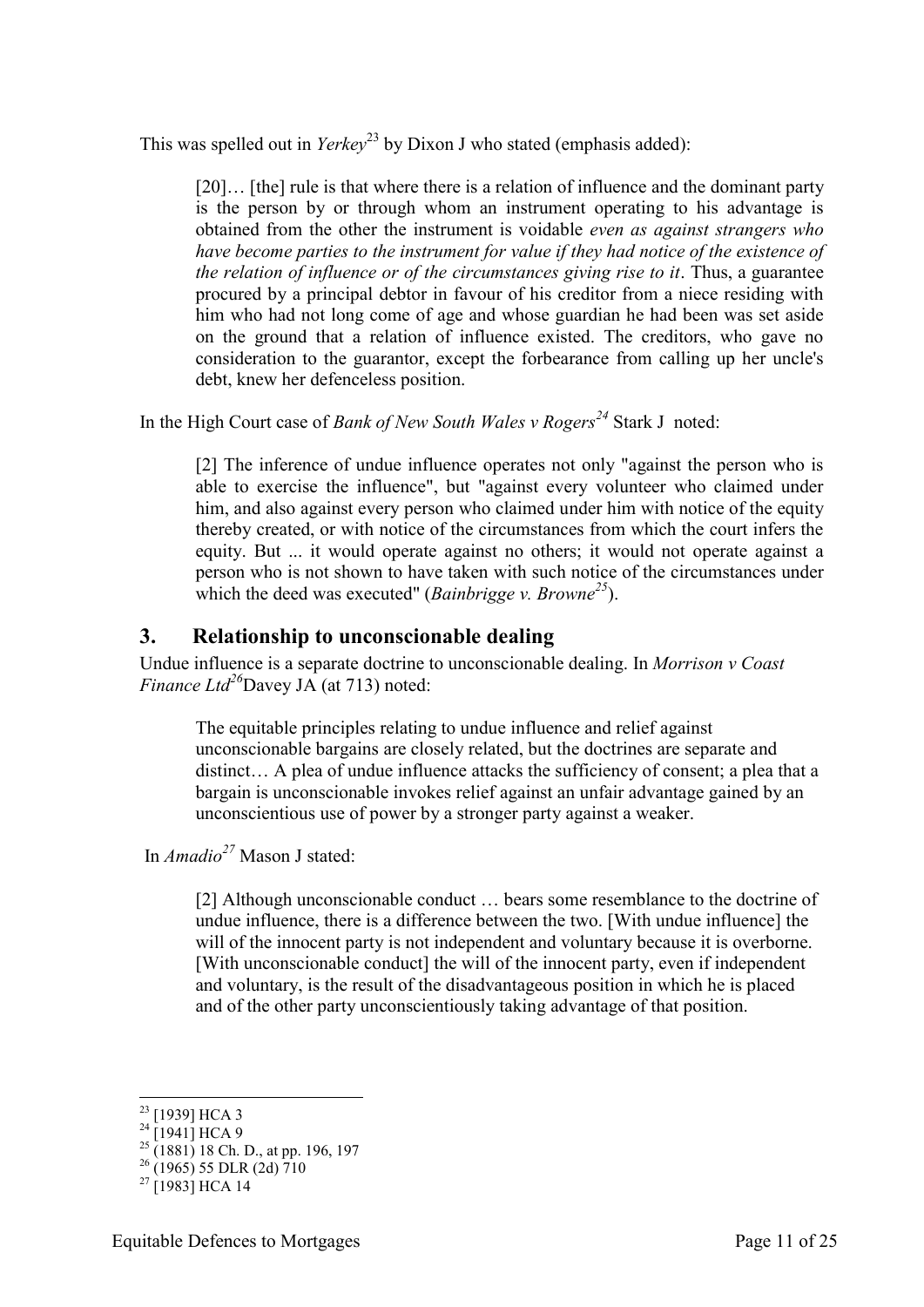There is no reason for thinking that the two remedies are mutually exclusive in the sense that only one of them is available in a particular situation to the exclusion of the other. Relief on the ground of unconscionable conduct will be granted when unconscientious advantage is taken of an innocent party whose will is overborne so that it is not independent and voluntary, just as it will be granted when such advantage is taken of an innocent party who, though not deprived of an independent and voluntary will, is unable to make a worthwhile judgment as to what is in his best interest.

### **4. First issue: was there a relationship of influence?**

The first issue is determining whether there is a relationship of influence. A relationship of influence is either:

- (a) Presumed because the law recognizes certain relationships as automatically being relationships of influence. Relationships of influence recognised by the law include; solicitor and client, doctor and patient, guardian and ward. Or,
- (b) Is established by the weaker party leading evidence that he reposed trust and confidence in the stronger party. In these cases the onus of establishing the influence sits with the weaker party.

In High Court case of *Johnson v Buttress<sup>28</sup>* Dixon J (at 134) described both categories:

This burden is imposed upon one of the parties to certain well-known relations as soon as it appears that the relation existed and that he has obtained a substantial benefit from the other. A solicitor must thus justify the receipt of such a benefit from his client, a physician from his patient, a parent from his child, a guardian from his ward, and a man from the woman he has engaged to marry…But while in these and perhaps one or two other relationships their very nature imports influence, the doctrine which throws upon the recipient the burden of justifying the transaction is confined to no fixed category. It rests upon a principle. It applies whenever one party occupies or assumes towards another a position naturally involving an ascendancy or influence over that other, or a dependence or trust on his part. One occupying such a position falls under a duty in which fiduciary characteristics may be seen. It is his duty to use his position of influence in the interest of no one but the man who is governed by his judgment.

In relation to the test for established relationships of influence ((b) above) Chief Justice Dixon in the High Court decision of *Jenyns v. Public Curator*<sup>29</sup> stated:

[28] We are not here dealing with any of the traditional relations of influence or confidence - solicitor and client, physician and patient, priest and penitent, guardian and ward, trustee and cestui que trust. It is a special relationship set up by the actual reposing of confidence. It is therefore necessary to see the extent and nature of the confidence reposed and whether it involved any ascendancy over the will of the person supposedly dependent on the confidence.

<sup>-</sup><sup>28</sup> [1936] HCA 41; (1936) 56 CLR 113

 $^{29}$  [1953] HCA 2; (1953) 90 CLR 113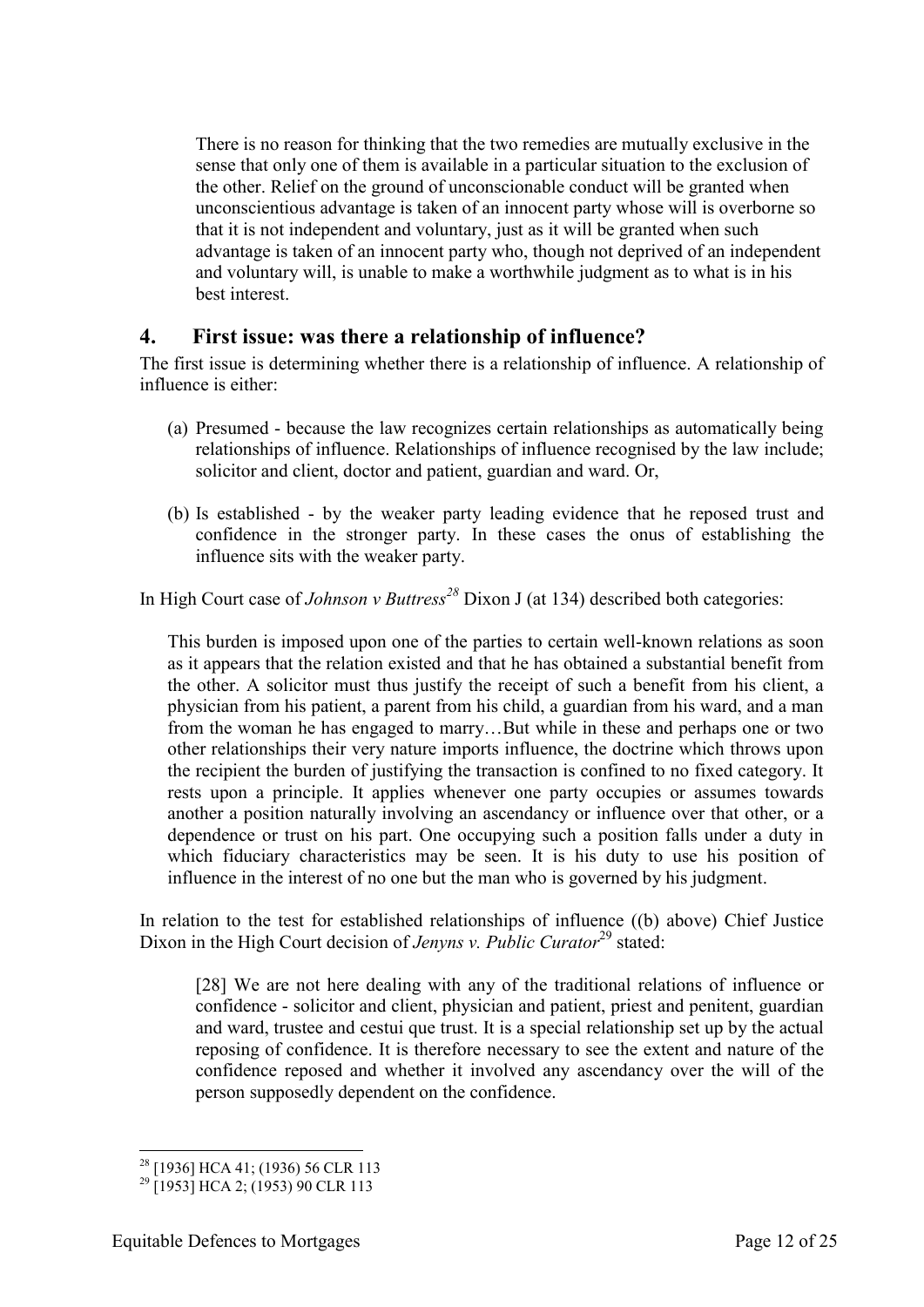In the High Court case of *Bank of New South Wales v Rogers<sup>30</sup>* there was hybrid. The evidence established a parent-child relationship between a child and uncle. Once that had been established a presumption of influence was applied. This was explained by McTiernan J who noted:

The facts are fully stated and discussed in the judgment of the learned judge, and I shall therefore refer only to the more outstanding features of the case. The respondent, who is a spinster, was born in 1868, and was therefore of mature age in the years 1930-1932 when the transactions took place which were challenged in the action. Her mother died when she was a child and her father in 1891, when she was twenty-three years of age. She then went to live with her uncle, C. L. Gardiner, and resided with him until he died in the year 1938, at the great age of ninety-four years. She lived as a member of her uncle's family, and was attached and grateful to him. The home appears to have been a comfortable one; the ordinary domestic help was available to its inmates. In 1923, when Mrs. Gardiner died, the respondent took charge of the house. She was an intelligent woman with a will of her own, not an aggressive woman, or one who yielded too easily, but in matters of business she relied upon and followed her uncle's advice without question. In short, there can be no doubt that Gardiner stood in *loco parentis* towards the respondent, and therefore in the special class of relationship from which undue influence is presumed unless rebutted.

### **5. Second issue: was the transaction at undervalue?**

The next issue for determination is whether the transaction was at undervalue or without consideration. This will determine the onus of proof in relation to the third issue. This was put by Isaacs J in the High Court decision of *Watkins v Coombs<sup>31</sup>* as follows:

It is not the law, as I understand it, that the mere fact that one party to a transaction who is of full age and apparent competency reposed confidence in, or was subject to the influence of, the other party is sufficient to cast upon the latter the onus of demonstrating the validity of the transaction. Observations which go to that extent are too broad. The first thing to ascertain in such a case is the true character of the transaction impeached. Is it a gift to the "confidant" of importance? If so, the burden at once is cast on the confidant to satisfy the Court that the transaction was free from "undue influence" but was the free outcome of the donor's uninfluenced will... Is it an ordinary sale for full value? If so, no such burden rests on the "confidant" but the party impeaching it has to show affirmatively the exercise of undue influence.

In the above statement His Honour introduces two variables, these are:

- (a) Whether the weaker a party is *of full age and apparent competency*
- (b) Whether the transaction was at undervalue

<sup>-</sup><sup>30</sup> [1941] HCA 9; (1941) 65 CLR 42

 $31$  (1922) 30 CLR 180 at 193-4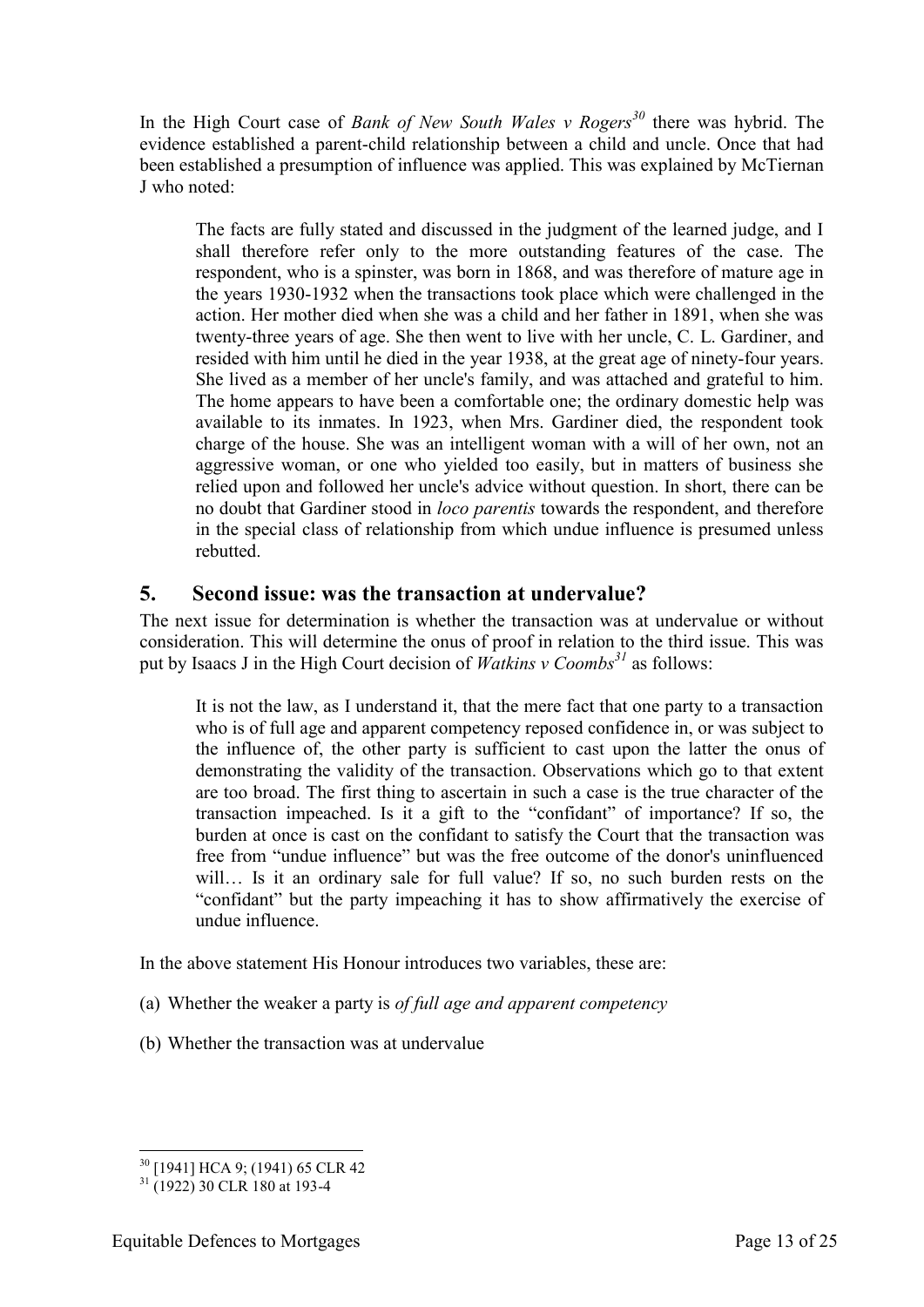| <b>Status of weaker party</b>       | <b>Consideration for</b><br>transaction | Onus of proof in relation<br>to the third issue |
|-------------------------------------|-----------------------------------------|-------------------------------------------------|
| Full age and apparent<br>competency | Ordinary sale for full value            | With the weaker party                           |
| Full age and apparent<br>competency | Gift or inadequate<br>consideration     | With the stronger party                         |
| Minor or apparently<br>incompetent  | Ordinary sale for full value            | With the stronger party                         |
| Minor or apparently<br>incompetent  | Gift or inadequate<br>consideration     | With the stronger party                         |

Both are capable of reversing the onus, creating the following outcomes:

Isaacs J seems to leave open the possibility that a transaction for full value can be impeached, but this is doubtful. Generally the authorities make reference to advantage or even lack of consideration in such transactions. See the emphasis in the extract below which Isaacs quoted with approval immediately afterwards.

### **6. Third issue: was the influence that existed undue?**

After the statement extracted above Issacs J in *Watkins v Coombs<sup>32</sup>*went on to quote Lord Shaw in *Poosathurdi v. Kanappa Chettiar<sup>33</sup>* in which he said:

It is a mistake… to treat undue influence as having been established by a proof of the relations of the parties having been such that the one naturally relied upon the other for advice, and the other was in a position to dominate the will of the first in giving it. Up to that point influence alone has been made out. Such influence may be used wisely, judiciously and helpfully. But… more than mere influence must be proved so as to render influence, in the language of the law, undue. It must be established that the person in a position of domination has used that position to *obtain unfair advantage for himself, and so to cause injury to the person relying upon his authority* or aid. And where the relation of influence, as above set forth, has been established, and the second thing is also made clear, viz., that the bargain is with the influencer and in itself unconscionable; then the person in a position to use his dominating power has the burden thrown upon him, and it is a heavy burden, of establishing affirmatively that no domination was practiced so as to bring about the transaction, but that the grantor of the deed was scrupulously kept separately advised in the independence of a free agent. These general propositions are mentioned, because, if laid alongside of the facts of the present case, then it appears that one vital element—perhaps not sufficiently relied on in the Court below, and yet essential to the plaintiff's case—is wanting. It is not proved as a fact in the present case that the bargain of sale come to was unconscionable in itself, or constituted an advantage unfair to the plaintiff; it is, in short, not established as a matter of fact that the sale was for undervalue.

<sup>-</sup><sup>32</sup> (1922) 30 CLR 180 at 193-4

<sup>33</sup> (1919) L.R. 47 I.A., 1; 43 Madras, 546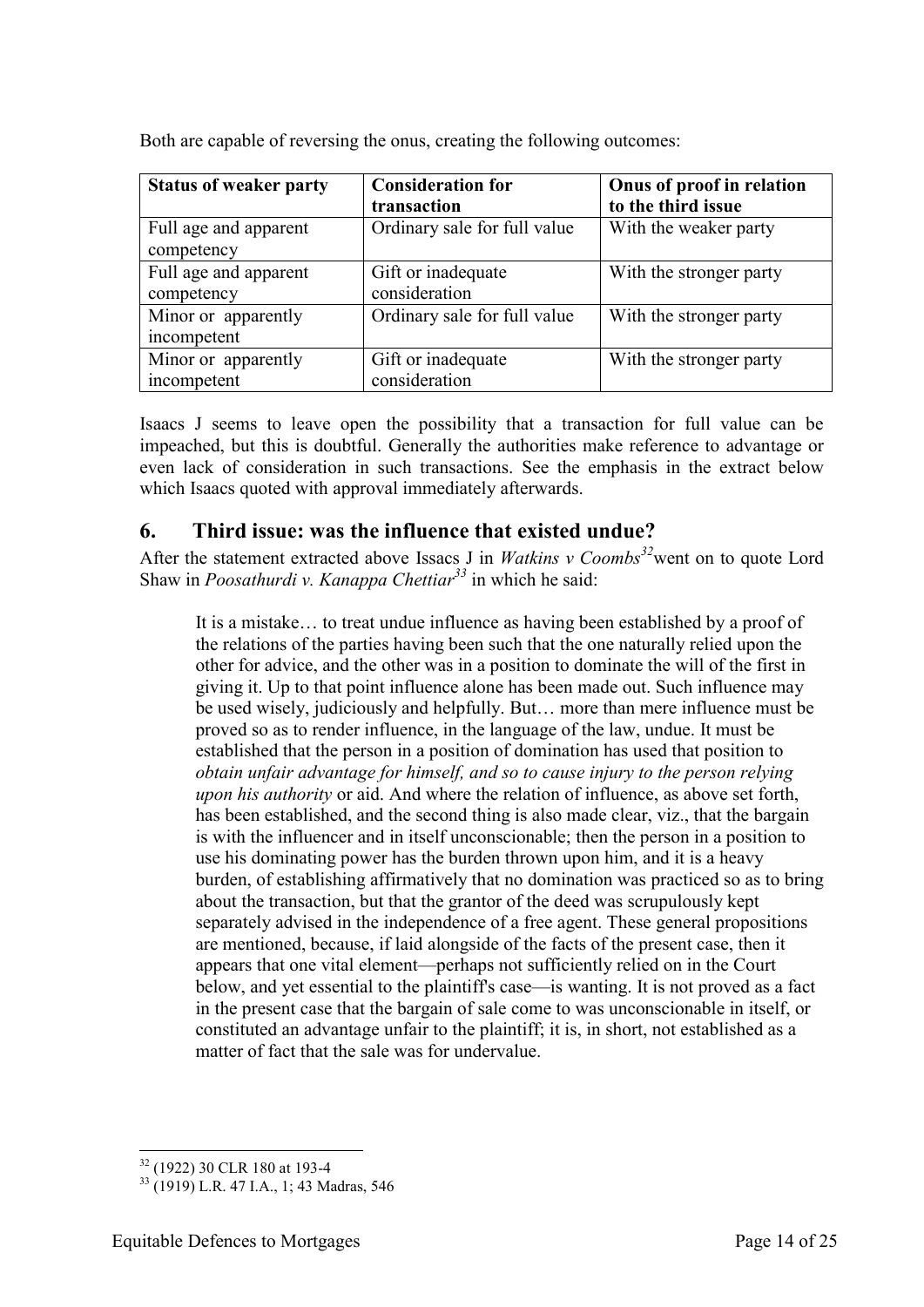Thus issue three consists in the stronger party proving that the weaker party was independently advised and acted as a free agent – without his will being overborne. There does however, in this quote and others, appear to be a suggestion that if the transaction is for full consideration then that is exculpatory. In High Court case of *Johnson v Buttress<sup>34</sup>* Dixon J (at 134) stated:

When they stand in such a relation [of influence], the party in the position of influence cannot maintain his beneficial title to property of substantial value made over to him by the other as a gift, unless he satisfies the court that he took no advantage of the donor, but that the gift was the independent and well-understood act of a man in a position to exercise a free judgment based on information as full as that of the donee…

The facts which must be proved in order to satisfy the court that the donor was freed from influence are, perhaps, not always the same in these different relationships, for the influence which grows out of them varies in kind and degree… When he takes from that man a substantial gift of property, it is incumbent upon him to show that it cannot be ascribed to the inequality between them which must arise from his special position.

Presumably it would be impossible to so prove in the case of a minor or other mentally incapable person. This was suggested in *Fisher & Lightwoods: Law of Mortgages*, Tyler Young & Croft, second Australian Edition page 343, where the learned authors opined:

In a transaction with the person under whose influence the child is or is supposed to be (that is, in a transaction with religious, medical or other advisers, but not with a banker…); or in a transaction with a person who… is likely to have an advantage over him, the child is entitled to be relieved from the consequences as against the grantee and the volunteers claiming under the grantee, and all other persons who claim with notice of the equity or with notice of the circumstances under which it arose.

Many authorities suggest that the way to rebut the presumption of undue influence is to show that the weaker party was independently advised. In relation the probity of such advice Chief Justice Dixon in the High Court decision of *Jenyns v. Public Curator*<sup>35</sup> stated:

It will be seen that what his Honour had in mind was the rebuttal of influence by proof of free and independent volition, not by proof of complete comprehension of the nature and consequences of the transaction. On this view the jury displaced the effect in favour of the curator of their first answer by finding that the transaction was the outcome of the free and independent will of Mrs. Jenyns… The finding that she did not sufficiently understand the transaction, relating as it does to matters of general reasoning and business wisdom and acumen, as opposed to facts known to the donee in virtue of his position and not disclosed, is not enough by itself to invalidate the gift.

<sup>-</sup><sup>34</sup> [1936] HCA 41; (1936) 56 CLR 113

<sup>&</sup>lt;sup>35</sup> [1953] HCA 2; (1953) 90 CLR 113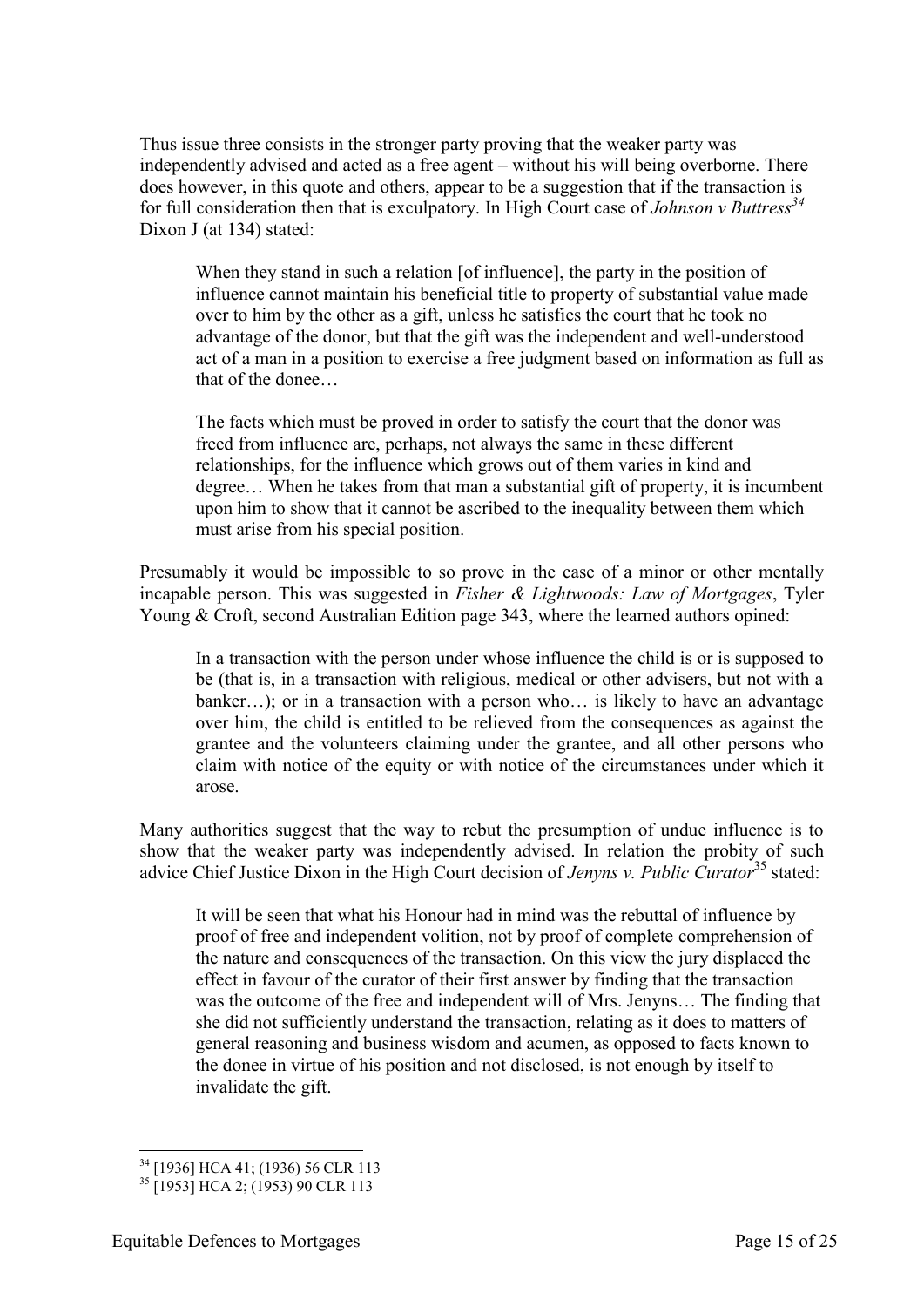The case law was canvassed by Gillard J in *Union Fidelity Trustee Co v Gibson* [1971] VR 573 (at *577—8)* who noted:

Although there is no rule of law that where such a relationship exists the donor should have independent advice at the time of making the gift in order to rebut the presumption *(Kali Bakhsh v Ram Gopal Singh* (1913), 30 TLR 138; *Haskew u Equity Trustee Executor & Agency Co Ltd* [(1918) VLR 634]; *Inche Noriah's Case,*  supra; *Bank of New South Wales v Rogers* (1921)65 CLR 42; *Tufton v Sperni*  [(1952) 2 TLR 516], and, particularly if the court is of opinion that independent advice would not have had any effect on the transaction *(Linderstam v Barnett,*  (1915), 19 CLR 528; *Barr u Union Trustee Co of Aust Ltd* [1923] VLR 236, 29 ALR 67, or that the gift was trifling or of a simple character *(Rogers' Case,* supra, at p 87), nevertheless independent advice is an important factor in determining whether the gift is the pure voluntary and well understood act of the donor. This is particularly so if the gift should be of a large sum of money *(Rhodes v Bate,* supra; *Haskew's* Case (1919), 27 CLR 231, at p 235; 25 ALR 350; *Johnson v Buttress*  (1936) 56 CLR 113, at p 120; [1936] ALR 390), or the circumstances of the relationship, however proper the court may regard them, strongly suggest that the donor was in a position of grave inequality in relation to the donee (see *Allcard v Skinner* [(1887) 36 Ch D 145]; *Powell v Powell* [[19001 1 Ch 243]; *Lancashire Loans v Black* [1934] 1 KB 380; [19331 All ER Rep 201; *Zamet v Hyman* [[1961] 3 All ER 933], or where the transaction may be of a complicated character (see *Rogers' Case,* at p 87). The Privy Council in *Incite Noriah's Case,* supra, pointed out that the donee may rebut the presumption in any manner open to him on the facts which enables him to persuade the court that the gift was really the spontaneous act of a party, comprehending what he did and as a result of his own free will. But it is undoubtedly true that in many authorities the presence or absence of independent advice has had a great influence on the court's decision on this vital question. If the donor, however, should receive independent advice, and either misunderstands the advice or is given possibly erroneous advice whereby he fails to appreciate or realize the financial implications and the detriment to himself involved in the gift, a court of equity will not set aside the gift if the donor otherwise understood the nature of the transaction and acted therein in the full exercise of his will: *[Jenyns v Public Curator* (1953) 90 CLR 113].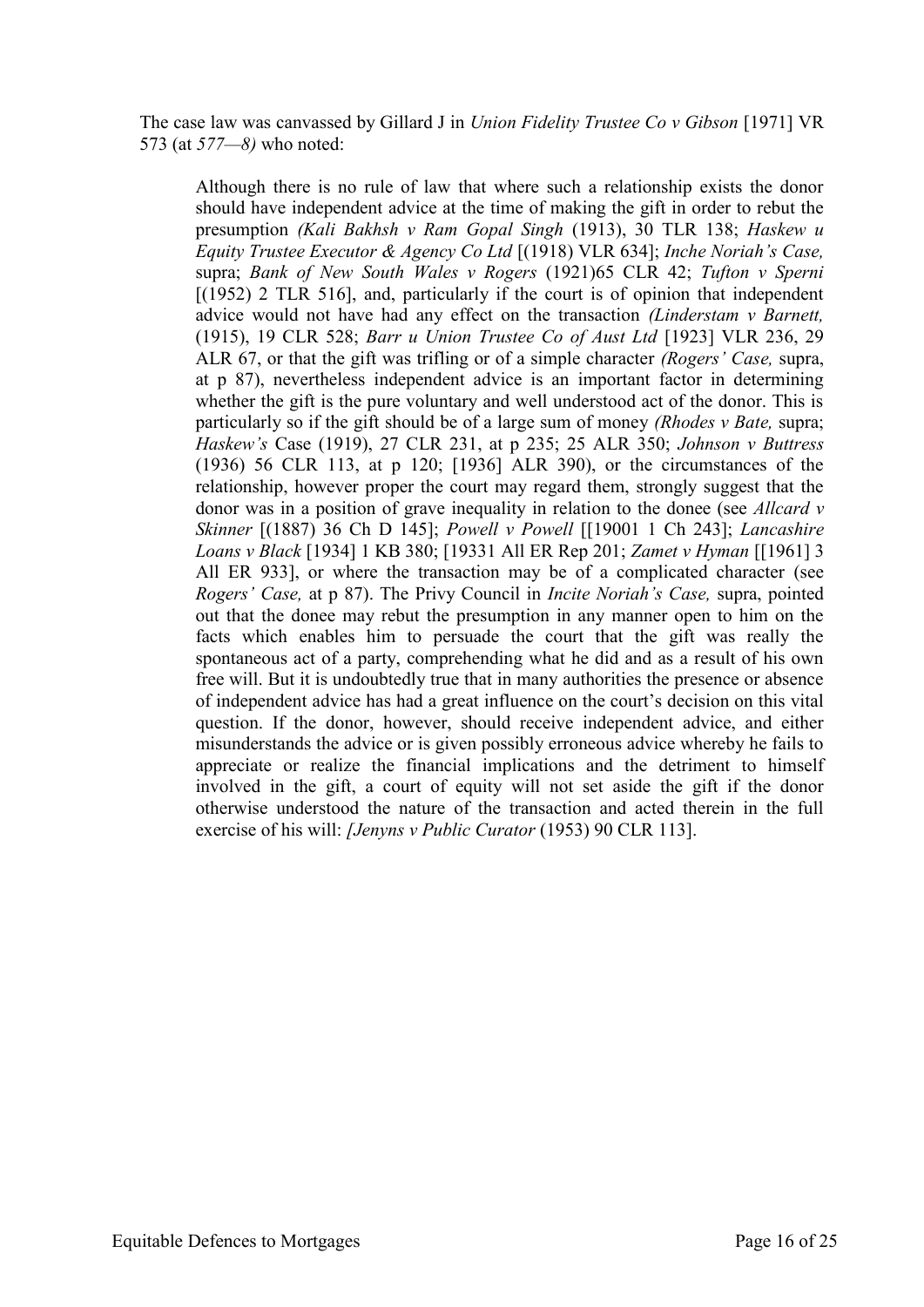### **7. Actual undue influence**

There is another species of undue influence that focuses not on the ongoing relationship between the parties (whether presumed by law established by evidence) but rather on the singular transaction itself. Here the stronger party engineers the reposing of trust by the weaker party for the purpose of effectuating the impugned transaction. This was described in High Court case of *Johnson v Buttress<sup>36</sup>*by Dixon J (at 134):

The basis of the equitable jurisdiction to set aside an alienation of property on the ground of undue influence is the prevention of an unconscientious use of any special capacity or opportunity that may exist or arise of affecting the alienor's will or freedom of judgment in reference to such a matter. The source of power to practise such a domination may be found in no antecedent relation but in a particular situation, or in the deliberate contrivance of the party. If this be so, facts must be proved showing that the transaction was the outcome of such an actual influence over the mind of the alienor that it cannot be considered his free act.

### **8. Husband and wife cases, generally**

The matrimonial relationship is not one of those special categories recognised by the law as setting up a presumption of undue influence. As was said by Dixon J in *Yerkey v Jones<sup>37</sup>*:

[14] The reason for excluding the relation of husband and wife from the category to which the presumption applies is to be found in the consideration that there is nothing unusual or strange in a wife from motives of affection or even of prudence conferring a large proprietary or pecuniary benefit upon her husband… But in the relations comprised within the category to which the presumption of undue influence applies, there is another element besides the mere existence of an opportunity of obtaining ascendancy or confidence and of abusing it. It will be found that in none of those relations is it natural to expect the one party to give property to the other.

On ordinary principles the relationship would therefore only qualify where there is either:

- (a) Established by the evidence to be a relationship of influence, or
- (b) Actual undue influence in relation to the specific transaction.

However in addition to the standard principles, as a hangover from days gone by when the property dispositions of married women were governed by special rules, there are special rules. These were introduced by Dixon J in *Yerkey v Jones<sup>38</sup>*:

[15] But while the relation of a husband to his wife is not one of influence, and no presumption exists of undue influence, it has never been divested completely of what may be called equitable presumptions of an invalidating tendency.

<sup>-</sup><sup>36</sup> [1936] HCA 41; (1936) 56 CLR 113

 $37$  [1939] HCA 3

 $38$  [1939] HCA 3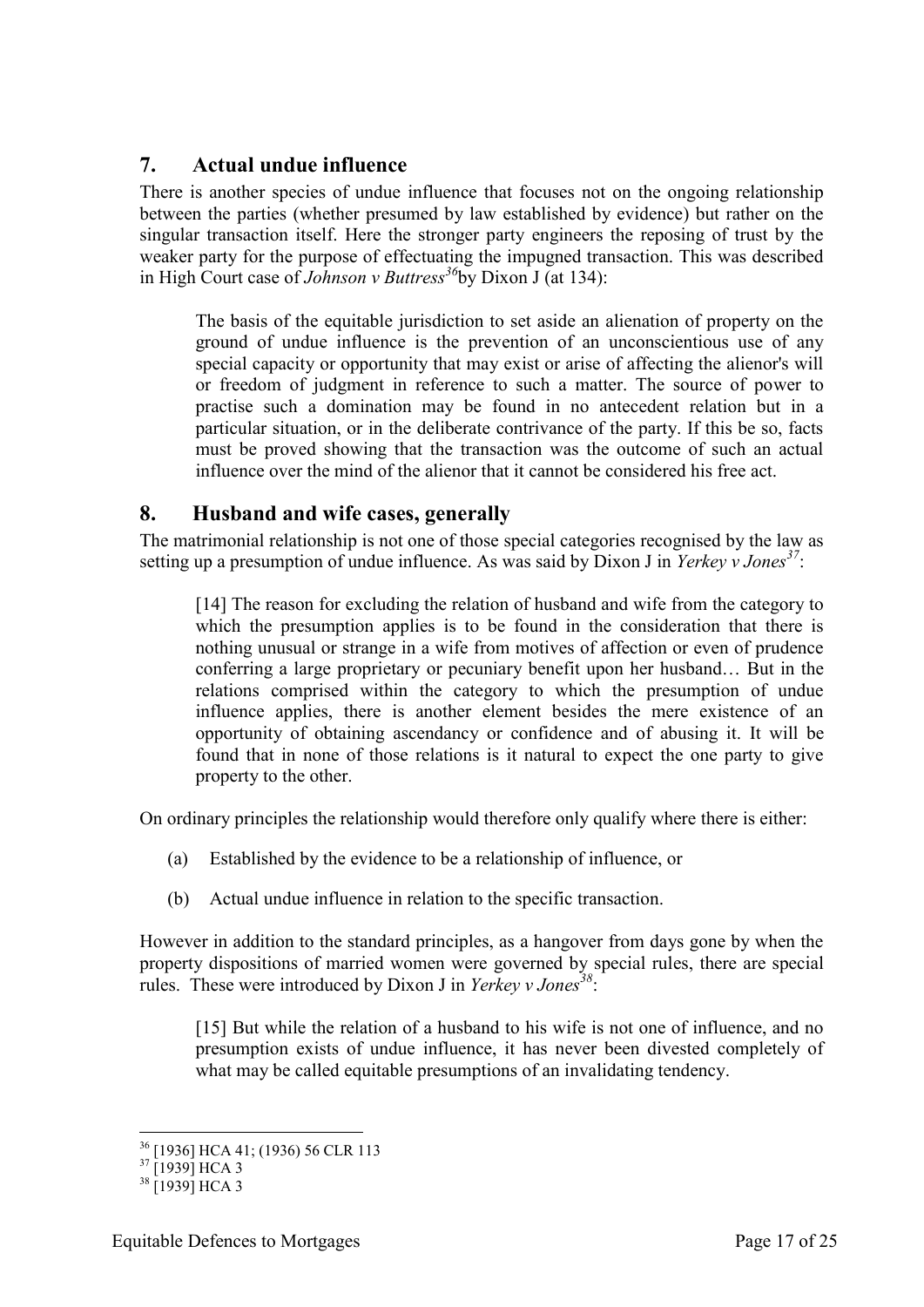Those special presumptions are what has been called the rule in Yerkey/Garcia.

### **9. Husband and wife cases, where the wife is a volunteer**

#### **i) The Yerkey/Garcia principle**

In cases where the wife is a volunteer, that is she gained nothing from the transaction a special principle applies. This means in practice she is a guarantor for the husband or for a third party at his request. These principles were;

(a) extrapolated by Cussen J in *Bank of Victoria Ltd v Mueller<sup>39</sup>* in 1925,

(b) adopted by Dixon J in *Yerkey v Jones<sup>40</sup>* in 1939,

(c) applied by Young J in *Garcia v National Australia Bank Ltd*<sup>41</sup> in 1993,

(d) considered but rejected by the House of Lords in *Barclays Bank v O'Brien<sup>42</sup>* in 1994

(e) reaffirmed by the High Court in *Garcia v National Australia Bank Limited*<sup>43</sup>in 1998

The ratio of the High Court in Garcia is made unequivocal by the joint judgement given by Gaudron, Mchugh, Gummow and Hayne JJ with whom Callinan J agreed (Kirby J dissenting in favour of the approach in Barclays) and is stated thus:

[31] *Yerkey v Jones* begins with the recognition that the surety is a volunteer: a person who obtained no financial benefit from the transaction, performance of the obligations of which she agreed to guarantee. It holds, in what we have called the first kind of case, that to enforce that voluntary transaction against her when in fact she did not bring a free will to its execution would be unconscionable. It holds further, in the second kind of case, that to enforce it against her if it later emerges that she did not understand the purport and effect of the transaction of suretyship would be unconscionable (even though she is a willing party to it) if the lender took no steps itself to explain its purport and effect to her or did not reasonably believe that its purport and effect had been explained to her by a competent, independent and disinterested stranger.

#### **ii) Case one – where there has been undue influence**

Case one, being (taken from the quote above):

[31] ... to enforce that voluntary transaction against her when in fact she did not bring a free will to its execution would be unconscionable

Does not seem to be an expansion of general principles of undue influence (see above).

<sup>-</sup><sup>39</sup> [1925] VLR 642

 $^{40}$  [1939] HCA 3

 $^{41}$  (1993) NSW ConR ¶ 55-662

 $^{42}$  [1994] 1 AC 180

 $43$  [1998] HCA 48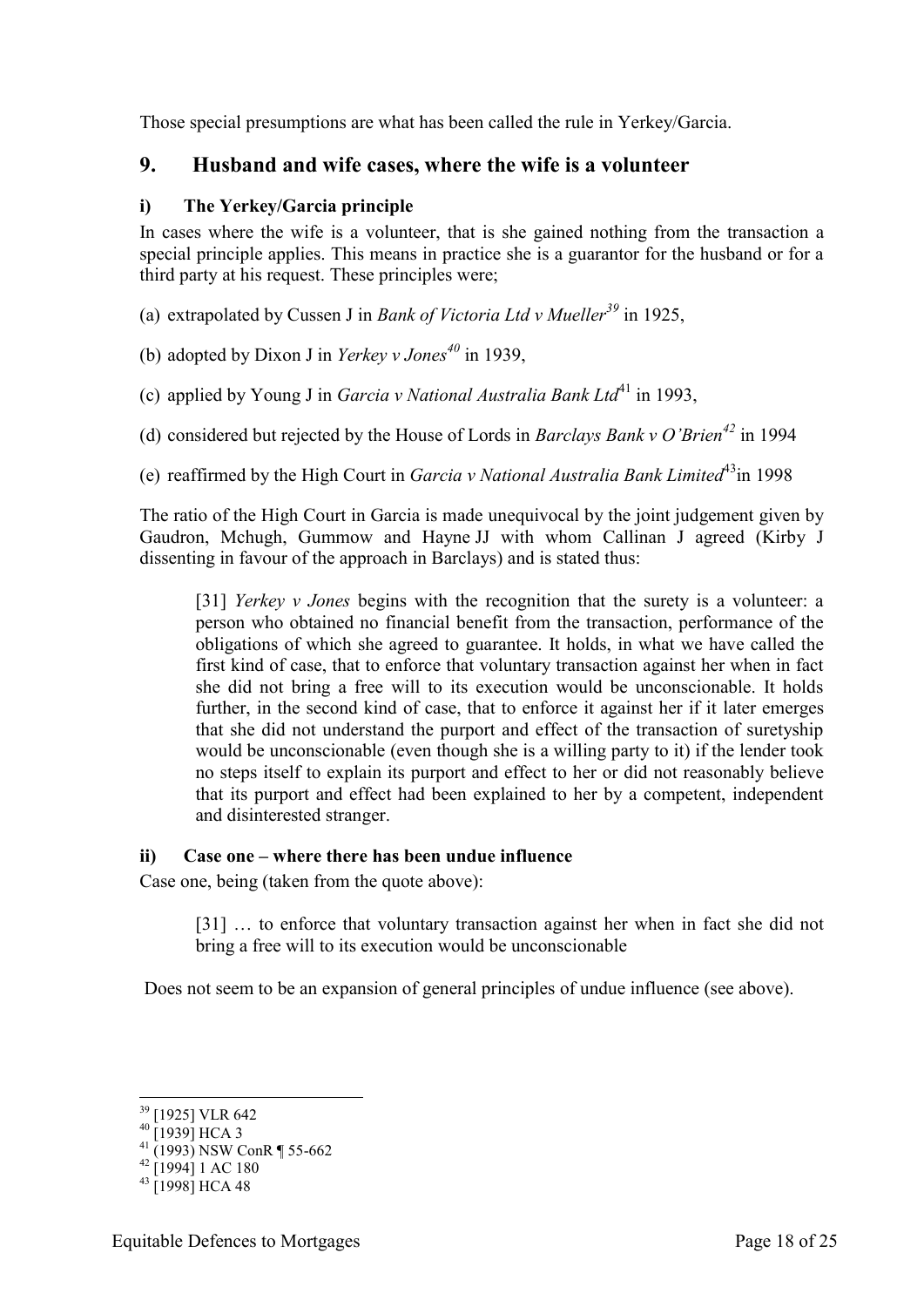#### **iii) Case two – where there has been a failure to effectively explain the nature of the transaction**

Case two, being (taken from the quote above):

[31]… to enforce it against her if it later emerges that she did not understand the purport and effect of the transaction of suretyship would be unconscionable (even though she is a willing party to it) if the lender took no steps itself to explain its purport and effect to her or did not reasonably believe that its purport and effect had been explained to her by a competent, independent and disinterested stranger.

Can be seen as a separate principle. It has even been considered not a species of undue influence. In *Yerkey* Latham J noted:

[20] Thus, in my opinion, the defence of *non est factum* fails, and the other defences fail so far as they are based upon the general law as to undue influence, fraud, innocent misrepresentation, mutual or unilateral mistake. Accordingly the case for Mrs. Jones must depend upon some special rules applying to a wife who becomes a surety for her husband. The rule relied upon is a rather vague and indefinite survival from the days when a married woman was almost incapable in law and when the courts of equity gave her special protection in relation to transactions affecting her separate property. Perhaps the principle relied upon is stated in the form most favourable to the defendant in *Halsbury's Laws of England*, 2nd ed., vol. 15, p. 282. It appears at the end of a discussion of fraud and undue influence and is in the following words: "Further, where creditors of the husband procure the wife's signature to a security for his debt through the agency of the husband, they must, in order to succeed in an action on the security, be in a position to prove that a proper explanation of the effect of the document was given to the wife." This rule cannot be made to fit into any systematic statement of the principles relating to fraud, misrepresentation or undue influence, but there is authority to support it.

The majority in *Garcia* justified it as follows:

[23]... The [second]... case is not so much concerned with imbalances of power as with lack of proper information about the purport and effect of the transaction.

[31] ... And what makes it unconscionable to enforce it in the second kind of case is the combination of circumstances that:

- (a) in fact the surety did not understand the purport and effect of the transaction;
- (b) the transaction was voluntary (in the sense that the surety obtained no gain from the contract the performance of which was guaranteed);
- (c) the lender is to be taken to have understood that, as a wife, the surety may repose trust and confidence in her husband in matters of business and therefore to have understood that the husband may not fully and accurately explain the purport and effect of the transaction to his wife; and yet
- (d) the lender did not itself take steps to explain the transaction to the wife or find out that a stranger had explained it to her.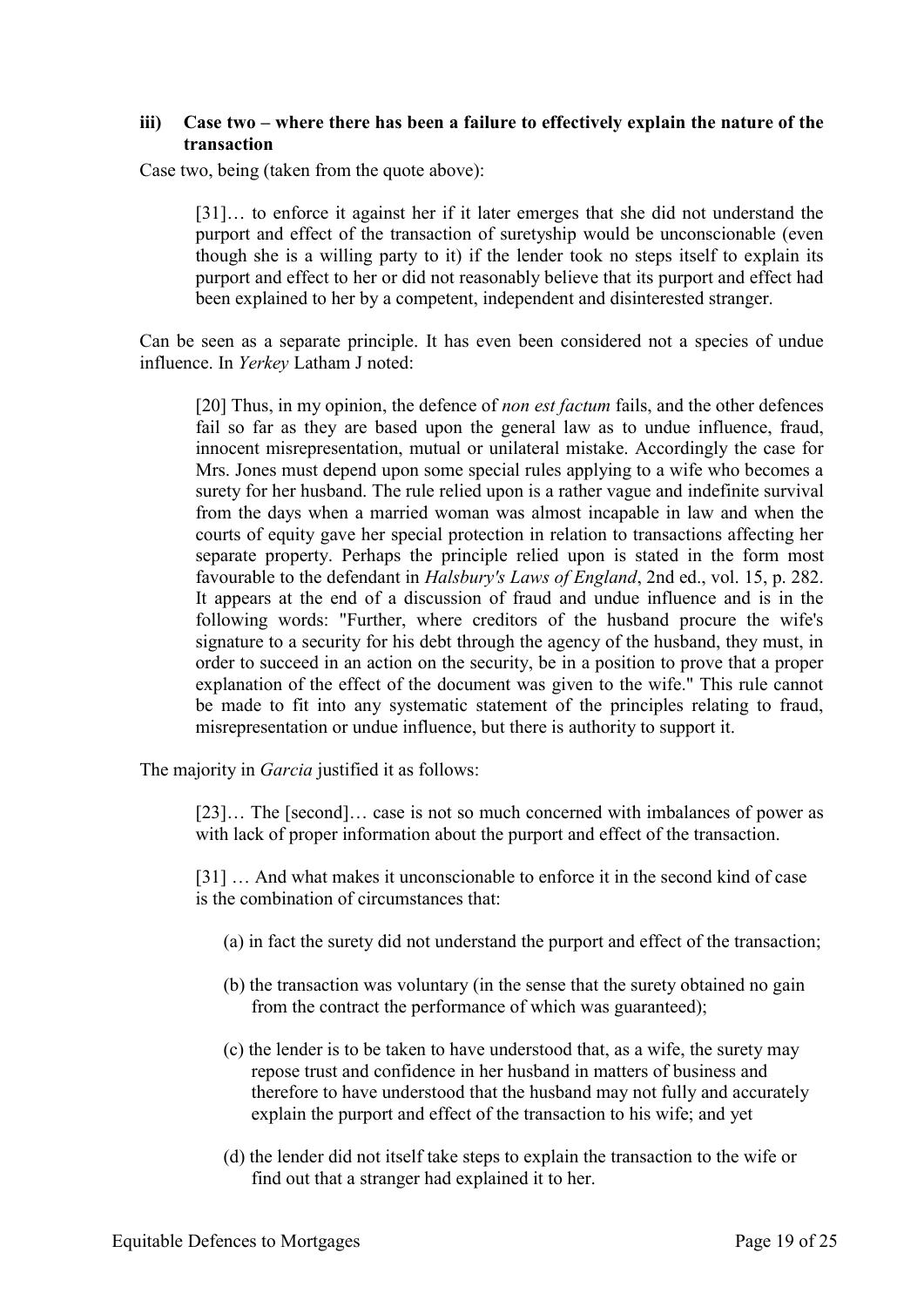[33] It will be seen that the analysis of the second kind of case identified in *Yerkey v Jones* is not one which depends upon any presumption of undue influence by the husband over the wife. As we have said, undue influence is dealt with separately and differently. Nor does the analysis depend upon identifying the husband as acting as agent for the creditor in procuring the wife's agreement to the transaction. Rather, it depends upon the surety being a volunteer and mistaken about the purport and effect of the transaction, and the creditor being taken to have appreciated that because of the trust and confidence between surety and debtor the surety may well receive from the debtor no sufficient explanation of the transaction's purport and effect. To enforce the transaction against a mistaken volunteer when the creditor, the party that seeks to take the benefit of the transaction, has not itself explained the transaction, and does not know that a third party has done so, would be unconscionable.

The majority quoted with approval Cussen J in *Bank of Victoria Ltd v Mueller<sup>44</sup>* who drew his inspiration from a comparison with equity's treatment of gifts made by a mistaken donor:

In the first place, it is obvious that a large benefit is conferred both on the creditor and the debtor, which, so far as any advantage to the guarantor is concerned, is voluntary, though no doubt 'consideration' exists so far as the creditor is concerned, so soon as forbearance is in fact given or advances are in fact made. It is, I think, to some extent by reference to the rule or to an extension of the rule that, in the case of a large voluntary donation, a gift may be set aside in equity if it appears that the donor did not really understand the transaction, that such a guarantee may be treated as voidable as between the husband and wife.

There is clear guidance for lenders wishing to avoid application of this rule in the judgement of Dixon J in *Yerkey* cited with approval by the majority in *Garcia*:

[36] If the creditor takes adequate steps to inform her and reasonably supposes that she has an adequate comprehension of the obligations she is undertaking and an understanding of the effect of the transaction, the fact that she has failed to grasp some material part of the document, or, indeed, the significance of what she is doing, cannot, I think, in itself give her an equity to set it aside, notwithstanding that at an earlier stage the creditor relied upon her husband to obtain her consent to enter into the obligation of surety. The creditor may have done enough by superintending himself the execution of the document and by attempting to assure himself by means of questions or explanation that she knows to what she is committing herself. The sufficiency of this must depend on circumstances, as, for example, the ramifications and complexities of the transaction, the amount of deception practised by the husband upon his wife and the intelligence and business understanding of the woman. But, if the wife has been in receipt of the advice of a stranger whom the creditor believes on reasonable grounds to be competent, independent and disinterested, then the circumstances would need to be very exceptional before the creditor could be held bound by any equity which otherwise might arise from the husband's conduct and his wife's actual failure to understand the transaction.

-

<sup>44</sup> [1925] VLR 642 at 649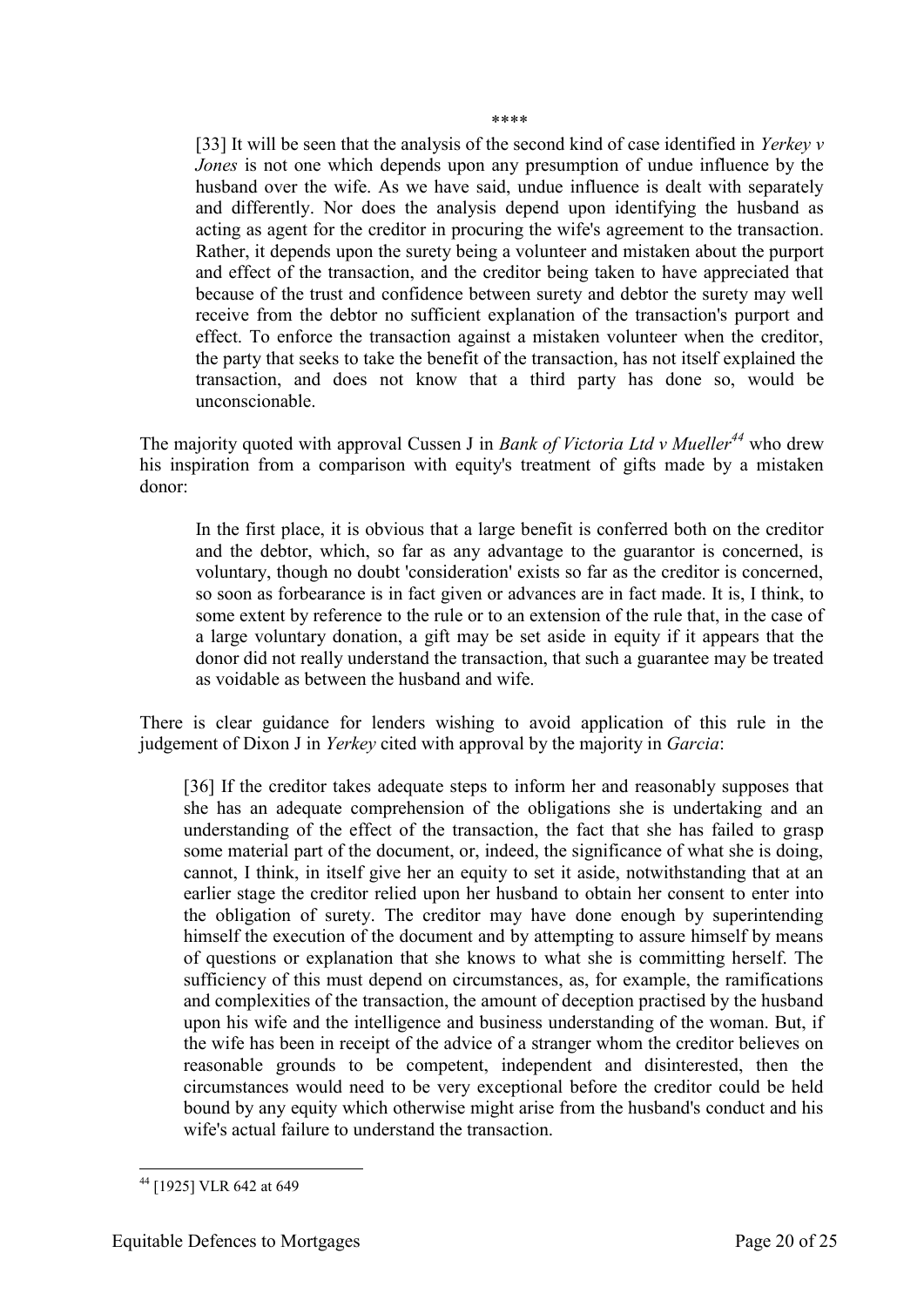This was reinforced by Gaudron, Mchugh, Gummow And Hayne JJ in *Garcia<sup>45</sup>* who wrote:

[41] As is apparent from what was said in *Yerkey v Jones* the creditor may readily avoid the possibility that the surety will later claim not to have understood the purport and effect of the transaction that is proposed. If the creditor itself explains the transaction sufficiently, or knows that the surety has received 'competent, independent and disinterested' advice from a third party, it would not be unconscionable for the creditor to enforce it against the surety even though the surety is a volunteer and it later emerges that the surety claims to have been mistaken.

#### **iv) When is the wife a volunteer?**

If the husband controls all the business decisions the wife will be held to be a volunteer even if she is on paper a director or shareholder of the borrower and despite the fact she looks to the husband for her financial succor. In *Armstrong v CBA*<sup>46</sup> Hamilton J noted:

[33] Although Mrs Armstrong was from 1978 the holder of 25 per cent of the shares in Investments, there is no evidence of her having gained anything from any transaction that was guaranteed. There is not even any evidence of her having benefited or gained from her shareholding in Investments. That company was, to use the words of McHugh JA in Warburton, "the 'pup' of her husband". It is conceded by the Bank that it was controlled by Mr Armstrong. Although she was a shareholder and director she played no part in its management or running; she was excluded by her husband from this as from all his other business affairs. There is no evidence that any dividend was ever declared by the company and paid to her. The only thing she ever received from the company was the unit at Tweed Heads, in the sense that it was transferred to her by Investments. This was for a consideration stated in the transfer to be \$104,000. It is clear she did not pay that sum of money to the company. That does not mean that the \$104,000 was not paid. However, the form of the transaction with the company is not in evidence nor are the company's books of account relating to the transaction. It is no part of the business of companies to make gifts. There is no doubt that the transfer was procured by Mr Armstrong, on terms dictated by him. In my view it is not established that the transfer to her of the Tweed Heads property was a benefit conferred on her by Investments (rather than by Mr Armstrong), much less a benefit conferred by Investments on her as a shareholder. The Bank says that it relies upon the lifestyle which Mrs Armstrong enjoyed and her husband's generosity in transferring to her the Queenscliff property, a half share in the Blakehurst property and the Tweed Heads property; these, it says, were benefits she obtained through Investments and which, together with the holding of 25 per cent of the shares, meant that she was not a volunteer. I do not accept these arguments. It seems to me that in actual fact it is not demonstrated that she received anything from Investments rather than from her husband. Mrs Armstrong, when asked how the purchase price of the properties transferred to her was paid, replied that her husband "arranged it". From the evidence I infer that whatever benefits Mr Armstrong conferred on her were conferred on her as a wife and not as a shareholder in or in any way by reference to

<sup>-</sup><sup>45</sup> [1998] HCA 48

<sup>&</sup>lt;sup>46</sup> [1999] NSWSC 588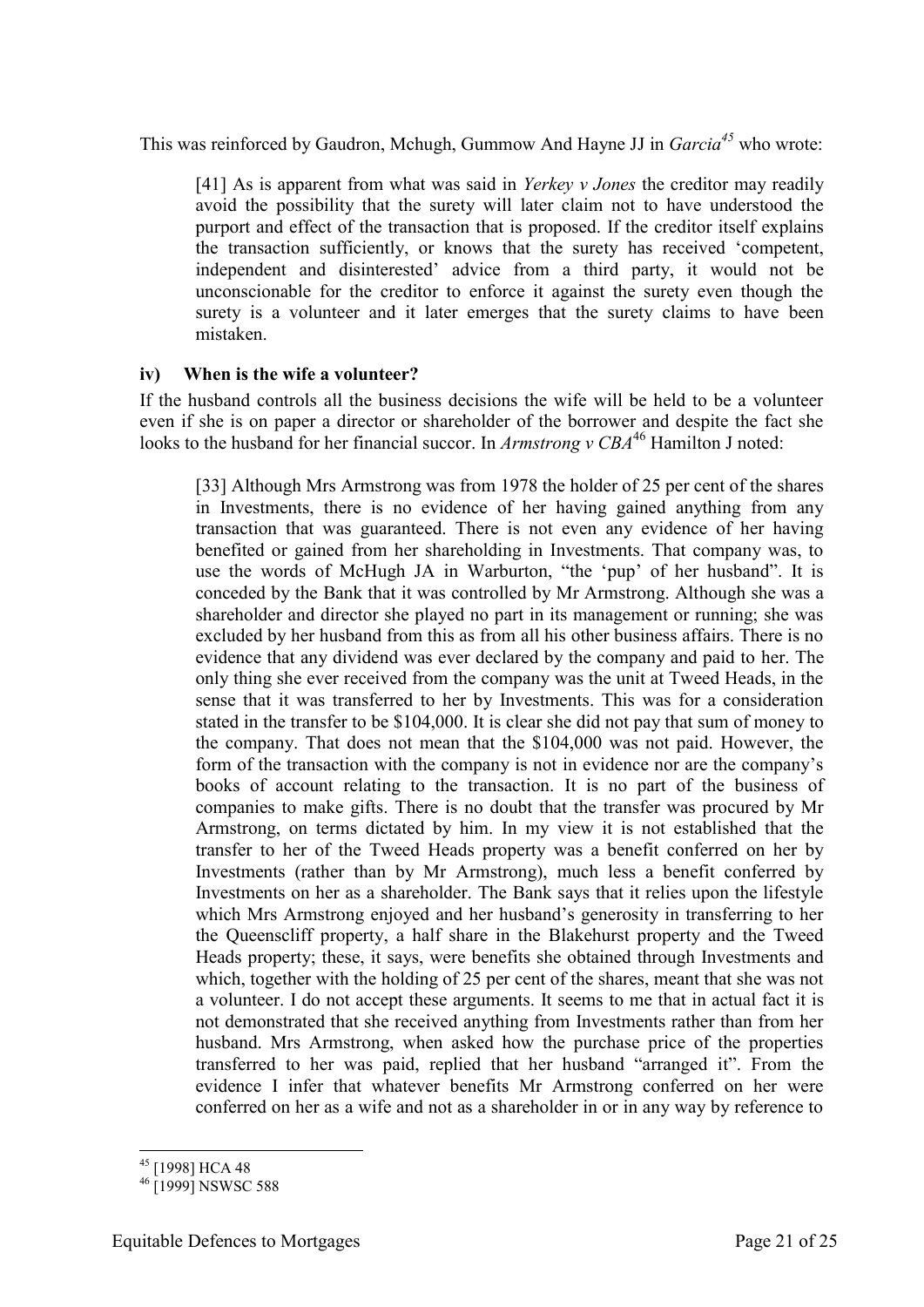Investments. The shareholding of 25 per cent may not have been insubstantial or nominal in amount, but was insubstantial or nominal in the sense that Mrs Armstrong in fact exercised no rights and received no benefits by reference to her shareholding (cf Commonwealth Bank of Australia v Khouri [1998] VSC 128 [65]). The conclusion to which I have come is that Mrs Armstrong derived no real benefit from the transactions and was a volunteer in relation to them.

This liberal view of what constitutes a volunteer was not inconsistent with the facts in *Garcia<sup>47</sup>* where the High Court upheld the trial judge, noting

[7] [The trial Judge, Young J] found that although the appellant was a director of Citizens Gold and was recorded as being a shareholder of the company he was not satisfied, on the whole of the evidence, that the companies were "anything more than Mr Garcia's creation and that he was in complete control of them" and he accepted the appellant's evidence that she was not directly involved in Citizens Gold (or the other companies associated with her husband).

The trial judge further observed that in *Warburton v Whitelev*<sup>48</sup> there was even a suggestion Kirby P at 58,286 and McHugh JA at 58,288 that the onus is on the bank to show the wife is not a volunteer.

## **D. Duress**

### **1. Physical duress**

If the mortgagor has been threatened with physical violence to induce the giving of the security the Court will set aside the transaction. See *Barton v Armstrong*<sup>49</sup> where Armstrong threatened to kill Barton.

### **2. Economic duress**

Hard bargaining is considered by the courts to be quite legitimate. The court intervenes only when a two stage test is satisfied. This was described in *Crescendo Management v Westpac*<sup>50</sup> by McHugh JA as follows:

... whether any applied pressure induced the victim to enter into the contract and ... whether the pressure went beyond what the law is prepared to countenance as legitimate?

… Pressure will be illegitimate if it consists of unlawful threats or amounts to unconscionable conduct. But the categories are not closed. Even overwhelming pressure, not amounting to unconscionable or unlawful conduct..., will not necessarily constitute economic duress.

<sup>-</sup><sup>47</sup> [1998] HCA 48

 $48^{11990}$  11Ch To<br>(1989) 5 BPR 11,628

 $^{49}$  [1976] AC 104

 $50(1988)19$  NSWLR 40 at 46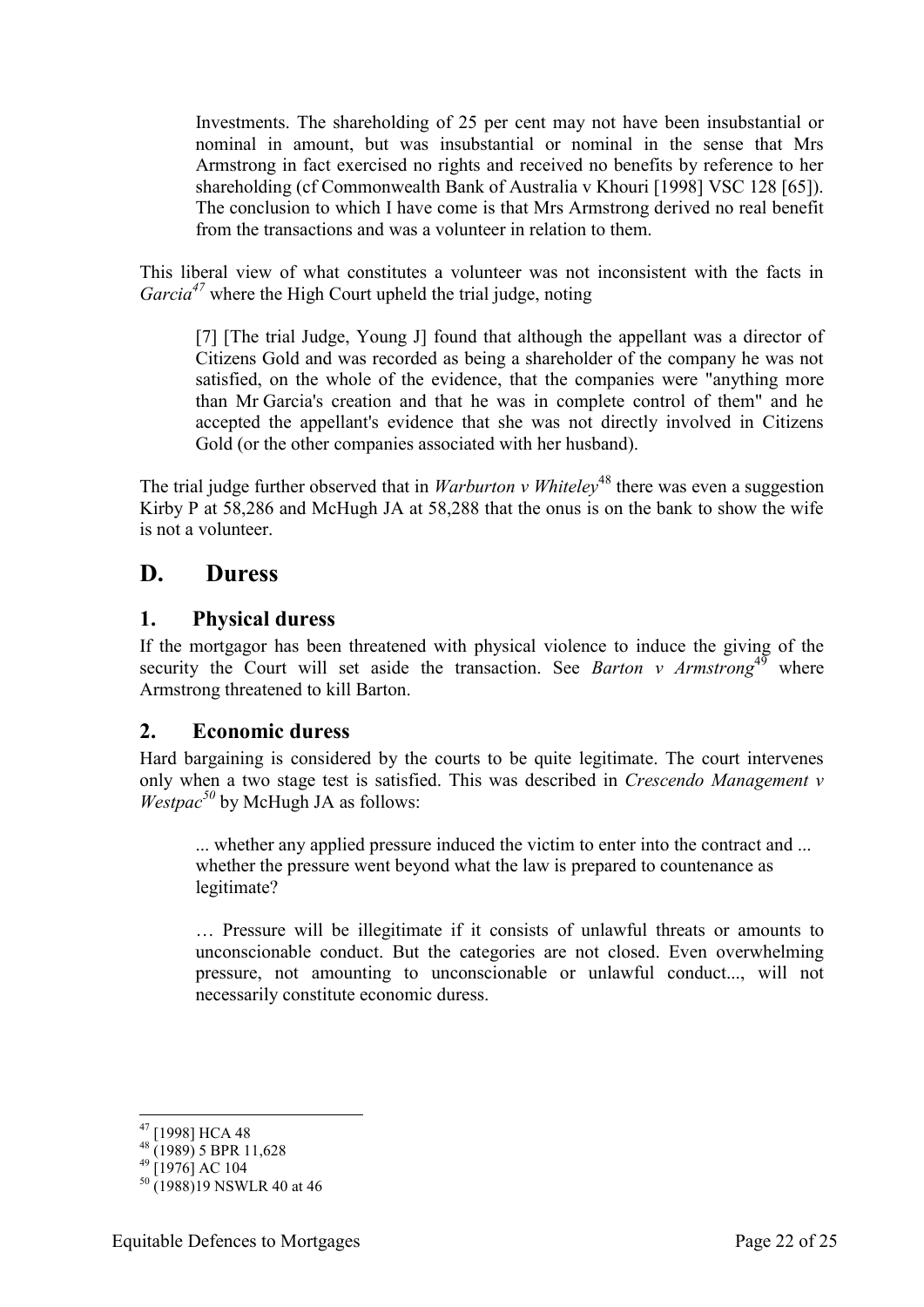The issue of economic duress was discussed in *Australia and New Zealand Banking Group Limited v Karam*<sup>51</sup> Beazley JA, Ipp JA, Basten JA gave a joint judgment in which they stated:

[61] How the doctrine of economic duress fits with the equitable doctrines is unclear. The reference to "unlawful" conduct, read in context of the earlier authorities, was originally a reference to unlawful detention of goods. Concepts of 'illegitimate pressure' and 'unconscionable conduct', if they do not refer to equitable principles, lack clear meaning, outside, possibly, concepts of illegitimate pressure in the field of industrial relations. Mason and Carter in Restitution Law in Australia (1995 at [540]), referring to Professor Beatson, The Use and Abuse of Unjust Enrichment (1991, OUP) state:

"Professor Beatson has criticised the use of the blackmail analogy in the area of economic duress, and questioned the capacity of the courts to impose judicial control on threats of lawful termination of contract. The only three categories he would allow are threats made maliciously and without any interest whatsoever; threats in the context of a protected relationship, namely one of dependency or a fiduciary relationship; and threats made in a public law context where principles of fairness and rationality apply. There is much to be said for keeping to those better trodden and more carefully tended paths, rather than rushing down broader paths that beckon but which may in the end lead to a tangled wilderness of single instances."

The authors also express a doubt that "the notion of unconscionability will prove of much assistance".

[66] The vagueness inherent in the terms "economic duress" and "illegitimate pressure" can be avoided by treating the concept of "duress" as limited to threatened or actual unlawful conduct. The threat or conduct in question need not be directed to the person or property of the victim, narrowly identified, but can be to the legitimate commercial and financial interests of the party. Secondly, if the conduct or threat is not unlawful, the resulting agreement may nevertheless be set aside where the weaker party establishes undue influence (actual or presumptive) or unconscionable conduct based on an unconscientious taking advantage of his or her special disability or special disadvantage, in the sense identified in Amadio…

It thus seems clear that attempts to stretch the concept of duress beyond unlawful threats and into something resembling a doctrine providing relief where bargaining power is unequal – have been rejected.

# **E. Misrepresentation**

Where a mortgagor was induced to enter into a mortgage by a misrepresentation the mortgagor may seek to have the transaction set aside. This is subject to doing equity and in particular repaying any benefit received (usually the amount of a previous mortgage discharged with the proceeds of the loan). There is however authority for the proposition that where a Torrens title mortgage has been registered equity will not intervene – see *Fisher & Lightwoods: Law of Mortgages*, Tyler Young & Croft, second Australian Edition

<sup>-</sup><sup>51</sup> [2005] NSWCA 344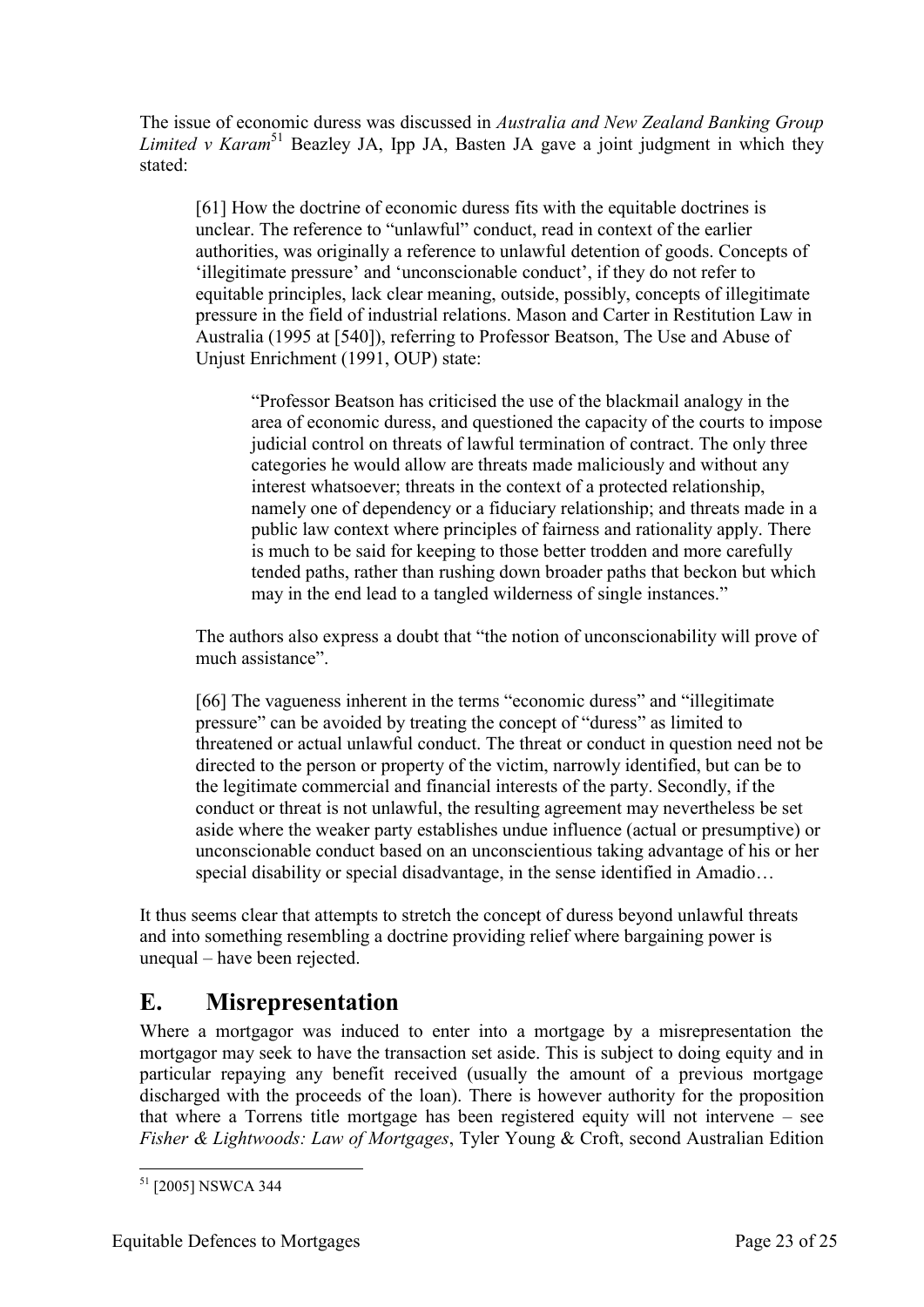page 359. The learner authors also there opined that there may be statutory entitlements to damages.

# **F. Mistake**

The defence of mistake must be framed as *non est factum* (unless it is the common mistake of both parties and therefore void under the common law). For this defence to succeed the documents signed must be fundamentally different from what the mortgagor thought he was signing. This is difficult to establish where the mortgagor is of sound mind. Moreover the indefeasibility provisions Torrens title legislation makes this plea ineffective where the mortgage has been registered (but see personal equities below).

# **G. Fraud**

A forged mortgage is a nullity at law. An unregistered forged mortgage is therefore ineffectual. However a registered forged mortgage acquires indefeasible and cannot be impeached except in the case of fraud to which the mortgagee has been a party.

# **H. Personal equities**

If there has been a forgery of a mortgage that is subsequently registered the mortgagor, while unbound by the personal covenants, cannot prevent the mortgagee from exercising rights *in rem* against the land. One exception to this rule is the defence of *personal equities*. The principle was explained in the case of *MMLI v Gosper*<sup>52</sup> by Kirby P who stated:

The casebooks are full of instruction that the concept of indefeasibility of registered title must be qualified by the personal obligations which the registered proprietor of an interest (in this case the appellant) is bound to respect. That registered proprietor is "... exposed to claims in personam. These are matters not to be overlooked when a total description of his rights is required": *Frazer v Walker*<sup>53</sup>. The registered proprietor is "... subject to a personal obligation by which he may be bound in personam to deal with his registered title in some particular manner": see Street J in *Mayer v Coe*<sup>54</sup>; approved in *Breskvar v Wall*<sup>55</sup>; see also, *Bahr v Nicolay*<sup>56</sup>; cf *Logue v* Shoalhaven Shire Council<sup>57</sup>. It is therefore misleading to portray this case as one in which a decision for the respondent derogates from the system of title by registration which is the essence of the system of registered title to land which is established by the Real Property Act 1900.

If the mortgagor is a stranger to the mortgagee then the mere fact that mortgage is forged is insufficient to create an in personam right. However if the mortgagee had previous dealings with the mortgagor and/or had custody of the certificate of title then the court will examine and enforce the obligations of that relationship. In *MMLI v Gosper*<sup>58</sup> Mahoney JA stated:

It is proper to accept that, on the existing state of the authorities, the mere fact of forgery of the instrument does not establish a "personal" equity. It is therefore

<sup>&</sup>lt;u>.</u> <sup>52</sup> (1992) ANZ ConvR 27

<sup>&</sup>lt;sup>53</sup> [1967] 1 AC 569 at 580

<sup>54</sup> [1968] 2 NSWR 747 at 754

<sup>55</sup> (1971) 126 CLR 376

<sup>56</sup> [No 2] (1988) 164 CLR 604 at 613, 637, 654

<sup>&</sup>lt;sup>57</sup> [1979] 1 NSWLR 537 at 543, 563

<sup>&</sup>lt;sup>58</sup> (1992) ANZ ConvR 27